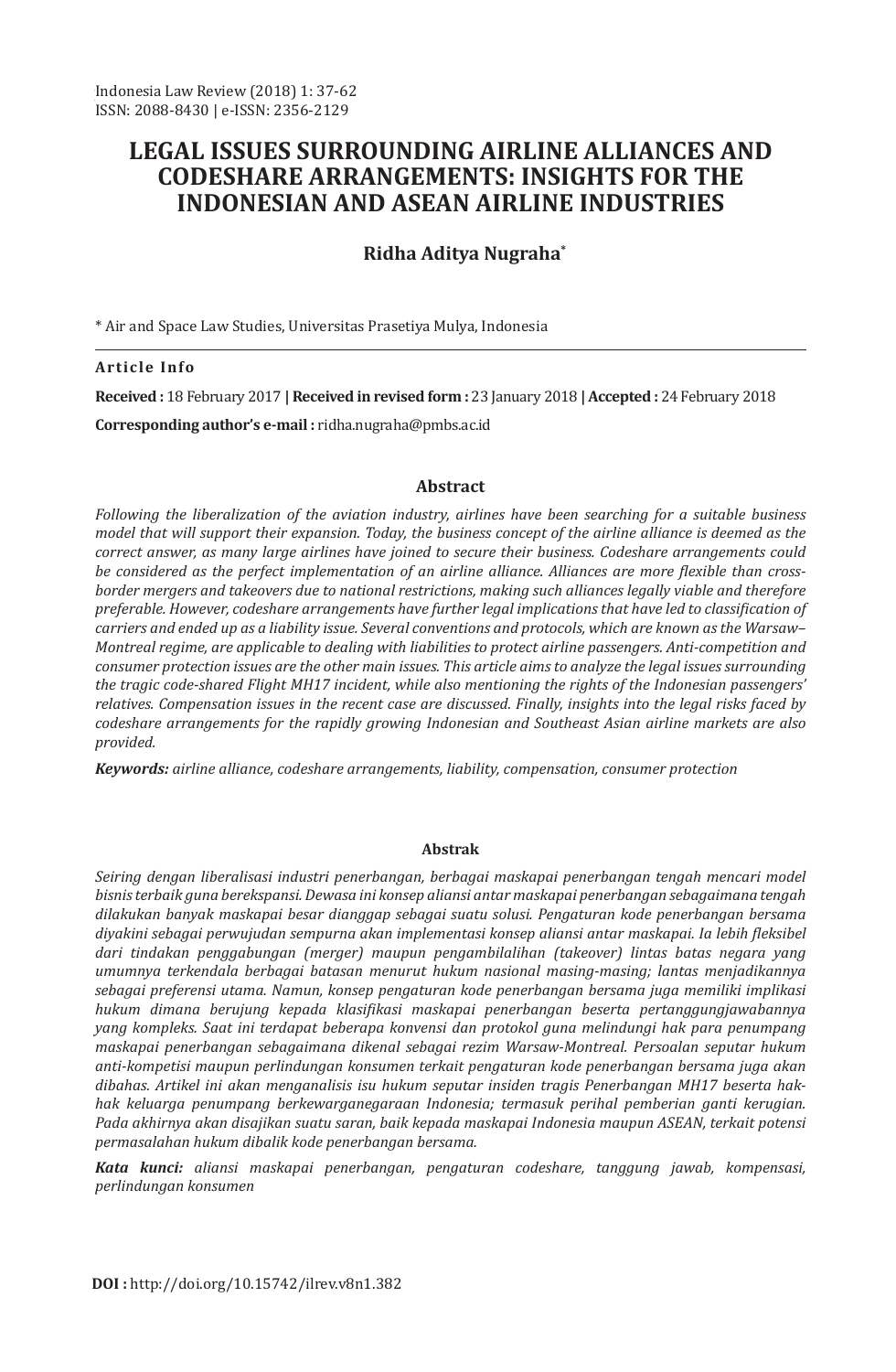#### **I. INTRODUCTION**

The airline industry has grown rapidly since the beginning of this century as a result of market liberalization in the United States (US) and Europe, followed by that in the Asia-Pacific region. This phenomenon is interesting in the context of the airlines' long history as a highly regulated and nationalized industry, where markets have been sealed off and competition has been limited and practically non-existent.<sup>1</sup> Further research and implementation toward efficiency in airline mass production and fuel consumption supported by world economic growth has led to the increase of aircraft demand from all over the world, particularly in the Asia-Pacific region. This situation has encouraged airlines to expand their business throughout the world.

When expansion has exceeded market equilibrium, the prospect is not as bright as it used to be, thereby endangering the airlines' profitability within the industry. Many European airlines are experiencing financial difficulties and a consolidation process is needed because an extremely large number of airlines may be playing an active role in European markets.<sup>2</sup> One way to solve this issue is by conducting mergers and acquisitions (M&A). However, in practice, mergers and takeovers have been limited to airlines of the same nationalities. $3$  Governments that represent the interest of states in international air transport, either as majority or minority shareholders, naturally exert their best effort to protect their flag carriers.<sup>4</sup> The main reason for a government's decision to intervene in the aviation sector is to guarantee that the flag carrier maintains its effective control and market.

National laws with strict restrictions in nationality and foreign investment have been enacted and are continuously revised from time to time. The latter situation has limited M&A options. Airlines have responded to this legal constraint by forming alliances between themselves to deal with restrictive laws. The other main reason for airlines to form alliances are economic considerations where financing airlines needs a huge investment<sup>5</sup> while the industry profitability is low.

The nature of airline alliances could be expressed as a statement of common interest, coordination of frequent flyer programs; interlining to block space agreements<sup>6</sup>; or coordination of marketing, codeshare arrangements, franchising,

<sup>1</sup> Karsten Fröhlich and Hans-Martin Niemeier, "Competition among European Airlines: On the Role of Product Differentiation" in *Liberalization in Aviation: Competition, Cooperation and Public Policy*, edited by Peter Forsyth (Farnham: Ashgate Publishing Limited, 2013), p. 59.

<sup>2</sup> Xavier Fageda, "Airline Competition in Liberalized Markets: Effects on Thin Routes" in *Liberalization in Aviation: Competition, Cooperation and Public Policy*, edited by Peter Forsyth (Farnham: Ashgate Publishing Limited, 2013), p. 91.

<sup>3</sup> Peter P.C. Haanappel, "Airline Challenges: Mergers, Take-Overs, Alliances and Franchises," *Annals of Air and Space Law* XX, Issue I (1995): 180.

<sup>4</sup> Having a state flag carrier is mainly an Asian and European concept. The US does not have a designated one even though PanAm was considered as the country's *de facto* flag carrier in the past.

<sup>5</sup> Many US airlines went bankrupt as a result of inability to find investment partners with both capital and capacity to meet the requirements. Chia-Jui Hsu and Yu-Chun Chang, "The Influences of Airline Ownership Rules on Aviation Policies and Carriers Strategies," *Proceedings of the Eastern Asia Society for Transportation Studies Vol. V* (2005): 558-560.

<sup>6</sup> Blocked space agreements allocate the marketing carrier a certain number or percentage of reserved seats on flights provided by the operating carrier. Under a "hard" blocked space code-sharing arrangement, the revenue risk is borne by both, as operating and marketing carriers are responsible for the sale of their allocated number of seats. The marketing carrier has to pay the operating carrier the agreed financial contribution for the reserved seats independent of whether or not it succeeds in selling the blocked seats.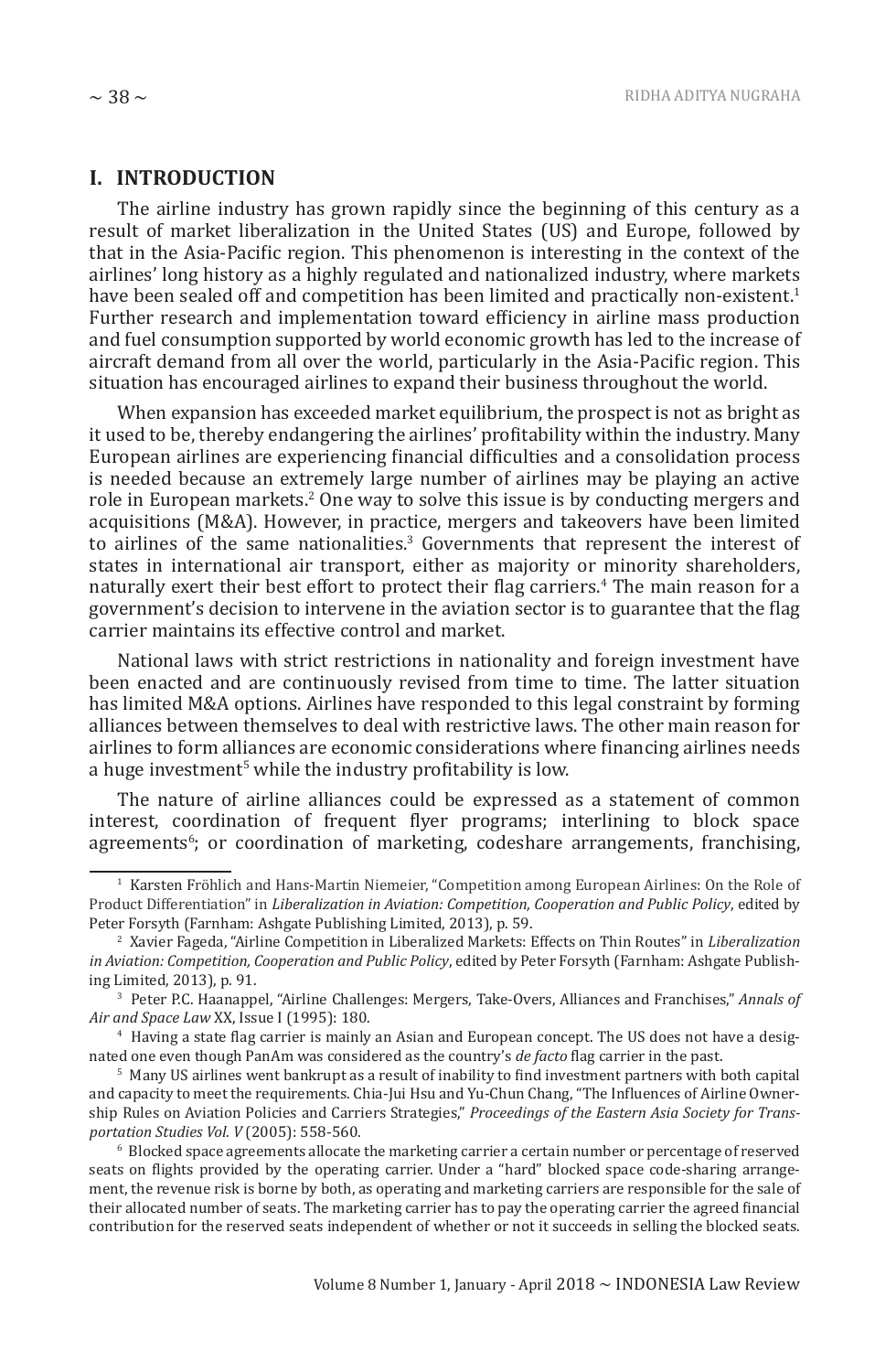joint freight flights, joint services, equity links or investments, and joint ventures.<sup>7</sup> Airline alliances can also vary in the extent of their coordination and geographical coverage in the form of route-specific or even more complex alliances to coordinate cost-sharing and marketing initiatives between countries or regions.<sup>8</sup>

Today, codeshare arrangements are among the most popular forms of implementing airline alliances. This type of arrangement has established the so-called contracting (or marketing) and actual (or operating) carriers. Accordingly, this paper aims to analyze further legal implications of airline alliances and code-shared arrangements starting from liability of the parties, competition law, and consumer protection. The tragic Flight MH17 incident will be taken as an example that represents this condition.

Ultimately, learning from the business practices and valuable experiences of the European Union (EU) and the US, this study proposes insights and recommendations for the airline industries of Indonesia and other member countries of the Association of Southeast Asian Nations (ASEAN). The Indonesian flag carrier and other national airlines are facing new legal challenges due to code-shared arrangement implications. Failure to adapt means potentially shrinking from becoming regional or global players to mere spectators in the aviation world.

## **II. AIRLINE ALLIANCES IN THE 21ST CENTURY A. The Three Musketeers of Today's Airline Alliances**

Global airline alliances have developed in response to the economic demands of global markets and the opportunities provided by deregulation and liberalization initiatives.<sup>9</sup> These situations have inspired the establishment of cooperation between two or more airlines in a wide range of areas following the increased competition within the airline business.

An airline alliance can be defined as an agreement between two or more airlines to cooperate on a substantial level, which provides a network of connectivity and convenience for international passengers.10 Indeed, liberalization, followed by open skies agreements that have removed or reduced cabotage restrictions in some parts of the world, have become the catalysts for the establishment of such alliances. In general, the advantages for airlines joining an alliance are as follows: $11$ 

i. the ability to provide increased capacity and enter new markets without

However, in the context of a "soft" blocked space agreement, the marketing carrier can return seats to the operating carrier according to the term concluded on a bilateral basis. "Code-Sharing Agreements in Scheduled Passenger Air Transport," http://www.bwb.gv.at/SiteCollectionDocuments/ECA%20Code%20 sharing%20agreement final.pdf, accessed 18 January 2018.

<sup>7</sup> It may also include coordination of flight scheduling, baggage handling, catering, ground services, maintenance, frequent flyer programs, and airport lounges where the airlines create a joint product for their customers. Sivakant Tiwari and Warren B. Chik, "Legal Implications of Airline Cooperation: Some Legal Issues and Consequences Arising from the Rise of Airline Strategic Alliances and Integration in the International Dimensions," *Singapore Academy of Law Journal* 13, no. 2 (2001): 297.

<sup>8</sup> *Ibid*.

<sup>9</sup> Kostas Iatrou and Lida Mantzavinou, "The Impact of Liberalization on Cross-border Airline Mergers and Alliances" in *Liberalization in Aviation: Competition, Cooperation and Public Policy*, edited by Peter Forsyth *et.al*. (Farnham: Ashgate Publishing Limited, 2013), p. 244.

<sup>10</sup> Stephen W. Wang, "Do Global Airline Alliances Influence the Passenger's Purchase Decision?," *Journal of Air Transport Management* 36 (2014): 54, doi: http://dx.doi.org/10.1016/j.jairtraman.2014.02.003.

<sup>11</sup> Paul Stephen Dempsey, *European Aviation Law* (The Hague: Kluwer Law International, 2004), pp. 154-155.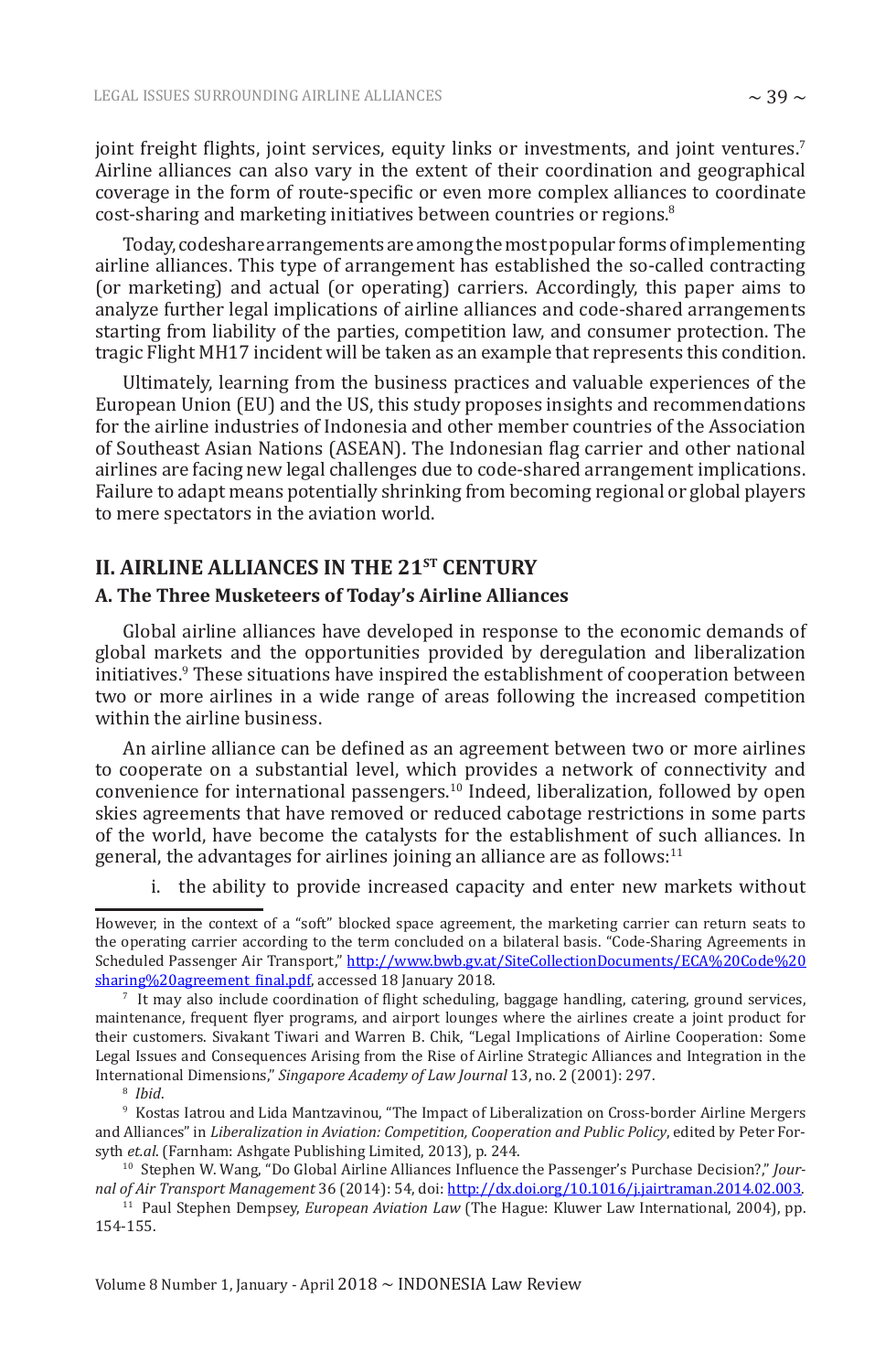having to provide large capital expenditures for aircraft purchases or airport infrastructure;

- ii. the opportunity to generate thousands of new online city pair combinations;
- iii. the ability to extend the reach and scope of frequent flyer programs to enhance consumer loyalty;
- iv. the ability to capture market share from non-aligned competitors;
- v. the ability to fix price with competitors in dominant markets;
- vi. the opportunity to reduce airport handling, airport operations, selling and ticket costs as a result of scale and the sharing of support services;
- vii. the opportunity to reduce travel agent commission costs as an impact of the carrier's market power; and
- viii. the ability to pool costs and revenues to share risks and rewards.

At present, three main airline alliances dominate the industry, namely, OneWorld, SkyTeam, and Star Alliance. These alliances mostly consist of flag carriers; thus, it is little wonder if some members still receive support from their governments in the form of capital injections, subsidy or state aid, and airport slot priority. These major alliances accounted for  $77\frac{12}{12}$  of the world airline capacity in 2014 and, with 62 member airlines, represent more than 50%13 of global capacity in 2016.

Airline alliances are sometimes seen as the solution to circumvent restrictive bilateral agreements and national laws, which generally restrict cross-border mergers or acquisitions and also cabotage; therefore, they have been characterized as "virtual mergers."14 All over the world, foreign direct investments (FDI) in establishing an airline, either as a new subsidiary or the acquisition of a national airline, remains strictly regulated and more or less highly politicized. Airline alliances represent the only business arrangement that would allow airlines from different countries to serve the global market together.<sup>15</sup>

The Italian flag carrier, Alitalia, was among the first airlines to pursue a strategy that would have led to a merger with KLM of the Netherlands between 1999 and 2001. However, the Dutch-Italian collaboration collapsed due to high political risks on the Italian side and many competing airlines complained about the proposed new hub, Milan's Malpensa airport, as an anticompetitive action, which was later confirmed by the EU.16 In January 2009, Air France-KLM Group took over Alitalia, thereby securing the Italian flag carrier as their allies in SkyTeam.

The nature of airline alliances, which are flexible and not under a single management with power to limit its members' dealings, can establish intra-alliance rivalries. For example, although both Singapore Airlines and Lufthansa are members of Star Alliance, the early morning departure of Singapore Airlines from Frankfurt to New York does not codeshare the Lufthansa code and is therefore not sold by Lufthansa.

<sup>12</sup> Wang, "Do Global Airline Alliances Influce the Passengers?," 54.

<sup>&</sup>lt;sup>13</sup> Vinay Bhaskara, "The Global Airline Alliances Are Outdated," https://airwaysmag.com/industry/ global-airline-alliances-outdated/, accessed 18 January 2018.

<sup>14</sup> Michael Z.F. Li, "Distinct Features of Lasting and non-Lasting Airline Alliances," *Journal of Air Transport Management* 6 (2000): 66, doi: http://dx.doi.org/10.1016/S0969-6997(99)00024-1.

<sup>&</sup>lt;sup>15</sup> Iatrou and Mantzavinou, " The Impact of Liberalization," p. 233.

<sup>16</sup> KLM had to pay €150 million plus interest due to breaking the contract in December 2002. Paolo Beira, Hans-Martin Niemeier, and Karsten Fröhlich, "How Liberalization Can Go Wrong: The Case of Alitalia" in *Liberalization in Aviation: Competition, Cooperation and Public Policy*, edited by Peter Forsyth *et al*. (Farnham: Ashgate Publishing Limited, 2013), pp. 120-121.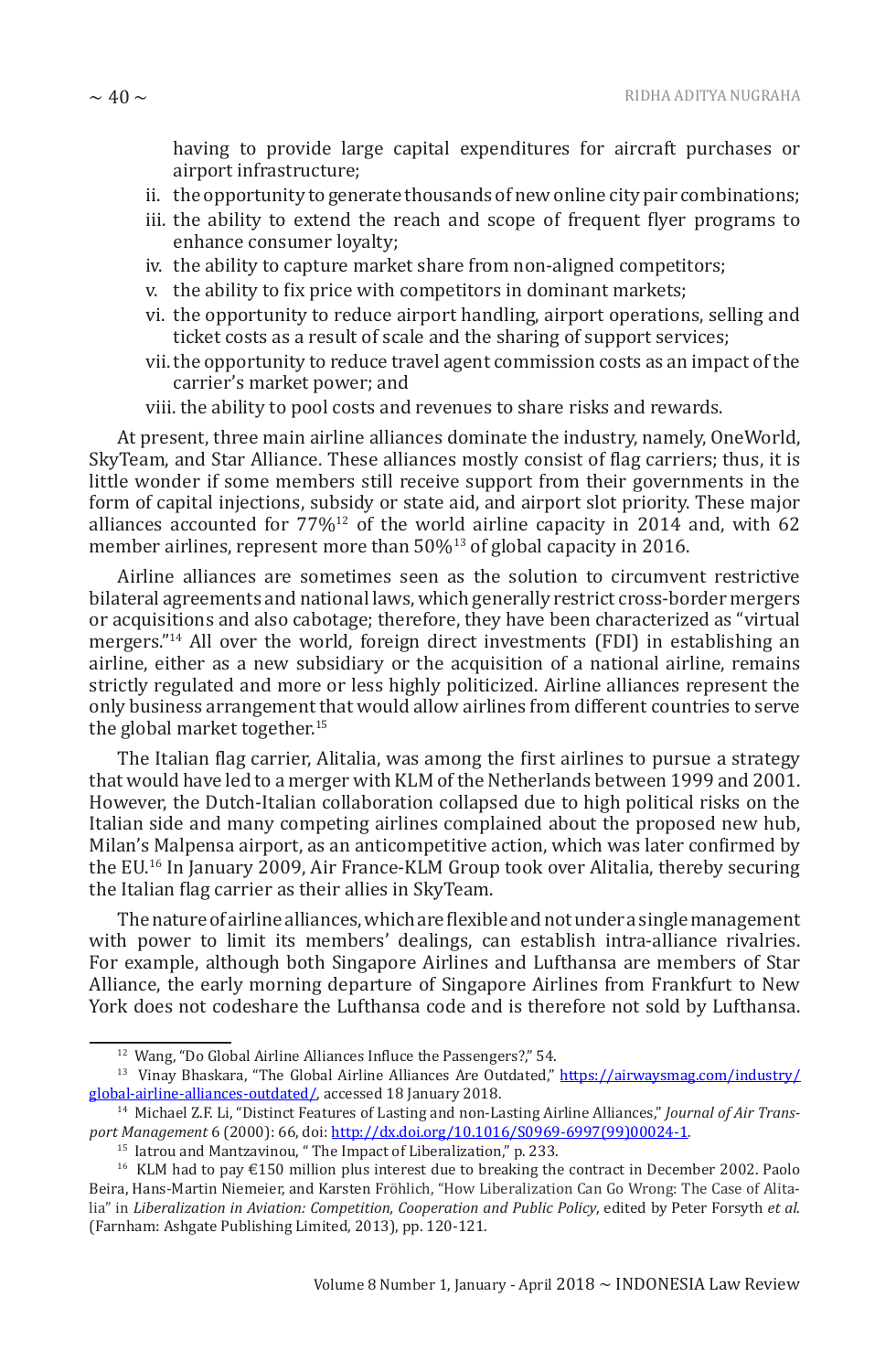Moreover, between 2007 and 2008, Lufthansa scheduled its own all-business-class service to New York, five minutes ahead of Singapore Airlines' departure.<sup>17</sup> This situation shows that airlines within alliances have to do their utmost to sustain their business.<sup>18</sup>

#### **B. Further Steps in Airline Alliances: Cross-border Mergers and Takeovers**

The question arises as to whether undertaking an airline alliance "only" through cooperation or joint operations is a sufficiently strong strategy. To secure and realize the maximum advantages of the alliance, some airlines have conducted cross-border mergers and takeovers.

Mohamed Elamiri of the International Civil Aviation Organization (ICAO) has defined cross-border mergers as acquisitions or operational integration of airlines of different countries under a single holding company.<sup>19</sup> Ownership and control become the main difference between airline alliances and mergers, where the latter leads to a single entity with an improved level of control, and the former does not affect legal ownership and is based on revenue-sharing and capacity coordination with loose links and each airline remaining independent.<sup>20</sup> Based on this situation, mergers and takeovers could be regarded as an alternative to the disadvantages of an airline alliance that has a "loose" nature.

However, in terms of a merger, dealing with two or more countries has raised further legal issues, such as ownership and effective control, which determines the nationality of the new airline (or airline group). Even though liberalization and privatization within the aviation business are the latest global trends, the airline's nationality remains an important factor. A country may loosen its foreign ownership restriction but could never waive its airline(s)' identity and allow them to operate stateless.

In 2003, Air France and KLM merged and became one group with two separate operating companies and three main business arms (passenger, cargo, and maintenance) through a swap of shares and the establishment of a common holding company that represents both airlines equally.<sup>21</sup> The latter step was needed to secure both Air France and KLM's nationalities as a French airline and a Dutch airline, respectively. This condition meant protecting the enacted bilateral agreements between the two countries and the world so that no air traffic rights were lost. Currently, the two airlines' successful integration is reflected in the numerous codeshared flights being operated.

The case of Air Berlin and Etihad is also interesting, in which the latter has become one of the former's main investors to secure the alliance between the two airlines.

<sup>&</sup>lt;sup>17</sup> Karsten Fröhlich, Wolfgang Grimme, Julia Hellmers, Martin Holtz, Adél Németh, and Hans-Martin Niemeier, "An Assessment of the Success of Cross-border Airline Mergers and Acquisitions in Europe" in *Liberalization in Aviation: Competition, Cooperation and Public Policy*, edited by Peter Forsyth *et al*. (Farnham: Ashgate Publishing Limited, 2013), p. 200.

<sup>&</sup>lt;sup>18</sup> Ruwantissa Abeyratne, "ASEAN Single Aviation Market and Indonesia - Can It Keep Up with the Giants?," *Indonesia Law Review* 4, no. 2 (2014): 169. doi: http://dx.doi.org/10.15742/ilrev.v4n2.87.

<sup>19</sup> Iatrou and Mantzavinou, " The Impact of Liberalization," p. 239.

<sup>20</sup> *Ibid*.

<sup>&</sup>lt;sup>21</sup> A special holding structure was needed until 2007, when the Dutch government held parts of the voting rights and a special option. After 2007, the holding structure was converted into a simplified structure. Fröhlich, Grimme, Hellmers, Holtz, Németh, and Niemeier, " An Assessment of the Success," p. 202.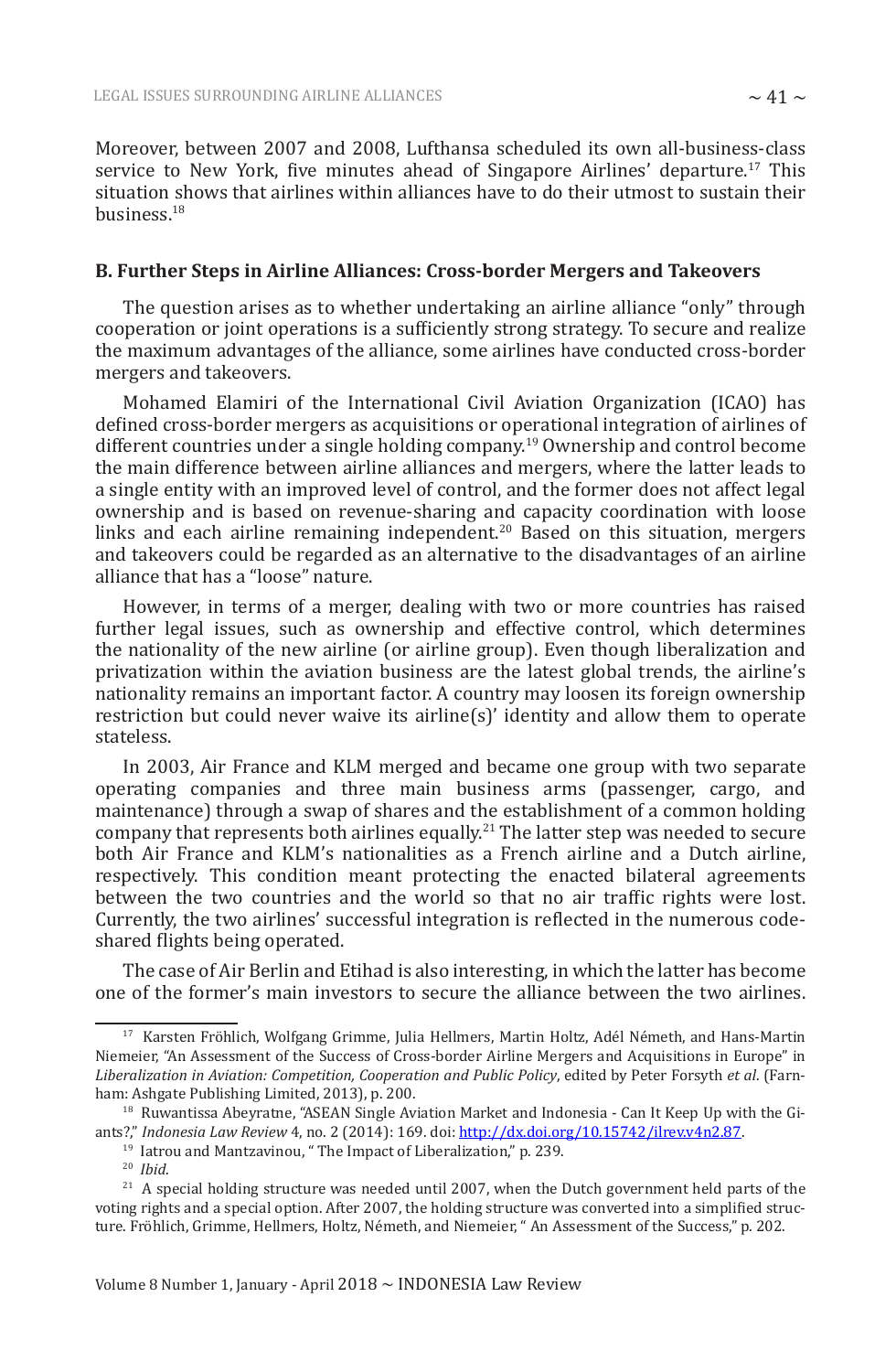The situation has raised questions as to whether Air Berlin is still an EU airline with capacity to make its own decisions rather than being "dictated" from Abu Dhabi.

#### **III. CODESHARE ARRANGEMENTS: A PROMISING BUSINESS MODEL**

Codeshare arrangements can be found not only on intercontinental flights but also on regional or even domestic flights. Code sharing is principally the expression of inter-airline cooperation through alliances.<sup>22</sup> The US Department of Transportation defines it as a marketing arrangement in which airlines place their designator code on a flight operated by another airline and sells tickets for that flight so that they can strengthen or expand their market presence and competitive ability.<sup>23</sup>

Additionally, Prof. Wassenbergh has defined code-sharing arrangements as

*"…based on a contract between air carriers, enabling one of them to extend its scheduled international air services as published under its own code and line numbers operated by itself, to a point or points not served by it and situated beyond a point, most often the terminal point, which it serves with its own services, by including in the publication of its network, connecting services of another carrier or of air carriers as a service of its own, to such beyond points."<sup>24</sup>*

Based on the definitions, both (or more) airlines engaged in codeshare arrangements receive benefits through reduced operating costs, thereby enabling them to allocate their savings to other purposes. On the part of passengers, they receive benefits from frequent flyer programs and by having a wider range of flight schedule options.

An important characteristic of codeshare arrangements is that they do not involve the introduction of new flights, and each carrier continues to operate the same flights as it has done prior to the arrangement.<sup>25</sup> During the early days, the codeshare arrangement was considered as a brilliant innovation not merely for business but also for legal purposes. Examples of codeshare flights in the past were by Alitalia and Continental Airlines (which ended its service in 2010) between Italy and the US, which resulted in flying with one airline's color on one side and the other airline's color on the other side.<sup>26</sup> Another example was Flight MH17 or KL4103, which crashed in 2014 in Ukrainian airspace during its flight from Amsterdam to Kuala Lumpur.

Regarding a third country in a codeshare arrangement, an approval from the third country might also be needed. One of the legal issues related to this situation was between Germany and the US with regard to the introduction of code-shared services by KLM and Northwest Airlines in February 1992.<sup>27</sup> The German government objected to the codeshare arrangement for the following reasons:<sup>28</sup>

<sup>22</sup> Peter P.C. Haanappel, "Airline Challenges," 180.

<sup>&</sup>lt;sup>23</sup> US Department of Transportation, "Code Sharing," https://www.transportation.gov/policy/aviation-policy/licensing/code-sharing, accessed 16 January 2018.

<sup>24</sup> H. Wassenbergh, *Principles and Practices in Air Transport Regulation* (Paris: Les Presses IATA, 1993), p. 166.

<sup>25</sup> Emilia Chiavarelli, "Code-sharing: An Approach to the Open Skies Concept?," *Annals of Air and Space Law* XX*,* issue I (1995): 198.

<sup>26</sup> *Ibid*., 203.

<sup>27</sup> Klaus Günther, "Legal Implications of Code-Sharing Services: A German Perspective," *Air & Space Law* XXII, no. 1 (1997): 9.

<sup>28</sup> *Ibid*.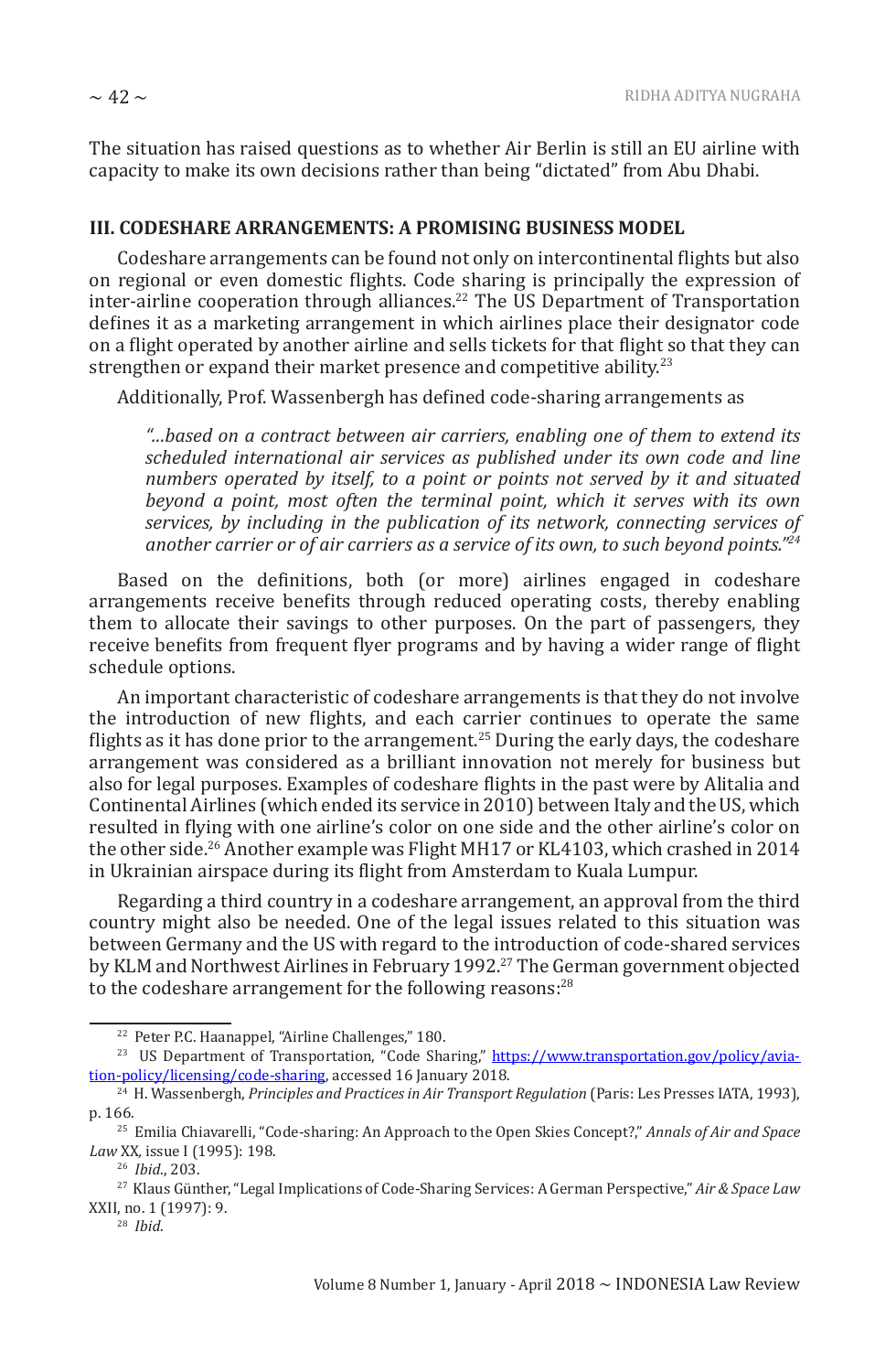- i. KLM did not have specific authorization to carry traffic on the code-shared arrangement between Germany and the Netherlands;
- ii. code-sharing authority was not inherent within both countries above bilateral air service agreements nor the applicable EU rules; and
- iii. the code-shared arrangements would exceed the frequency limitations of the Germany and US bilateral agreement.

Ultimately, the dispute was settled when the US government formally appointed Northwest to operate the code-shared services to Germany under both countries' interim agreement, which forced Northwest to limit its flights to only one German city.29 This situation showed that codeshare arrangements had a close relationship with the fifth freedom of the air relevant to bilateral agreements regarding an airline's route. Airlines must pay attention to the existing bilateral agreements to conduct a codeshare arrangement, especially considering that full open skies have not been common until today.

Codeshare arrangements between low-fare and full-service airlines are already taking place in North America, where the low-fare Canadian Westjet Airlines has codeshared with Cathay Pacific, Delta, Emirates, KLM, and Singapore Airlines.<sup>30</sup> Brazilian GOL Airlines (Gol Linhas Aéreas Inteligentes SA), the largest low-fare airline company in South America, has also joined a codeshare arrangement with American Airlines. $31$ 

This situation shows that code-shared flights have become common within the aviation business and are forecasted to be a promising business model in the  $21<sup>st</sup>$ century.

## **IV. LEGAL ISSUES SURROUNDING CODESHARE ARRANGEMENTS**

#### **A. What is in a Carrier's Name?**

The Warsaw Convention of 1929<sup>32</sup> does not define the term "carrier" nor a classification of a carrier within its articles. When the convention was drafted, the aviation industry and international airline routes were not significant at the time. Hampering the development of the industry by defining the term was also considered undesirable.<sup>33</sup> The Hague Protocol of  $1955^{34}$  as its successor also does not define the term, even though an increase in the number of airlines was observed since many war transport aircraft were converted for commercial purposes after World War II.

Over time, with the need to clearly define the term "carrier," the Guadalajara Convention of  $1961^{35}$  defines the term in detail along with its classification as

29 *Ibid*.

Volume 8 Number 1, January - April 2018 ~ INDONESIA Law Review

<sup>30</sup> Keith Mason, William G. Morrison, and Ian Stockman, "Liberalization of Air Transport in Europe and the Evolution of 'Low-cost' Airlines" in *Liberalization in Aviation: Competition, Cooperation and Public Policy*, edited by Peter Forsyth *et.al*., (Farnham: Ashgate Publishing Limited, 2013), p. 153.

<sup>31</sup> *Ibid*., pp. 153-154.

<sup>32</sup> *Convention for the Unification of Certain Rules Relating to International Carriage by Air*, signed at Warsaw on 12 October 1929 and entered into force on 13 February 1933.

<sup>33</sup> I.H.Ph. Diederiks-Verschoor, *An Introduction to Air Law* (Deventer: Kluwer Law and Taxation Publishers, 1991), p. 87.

<sup>34</sup> *Protocol to Amend the Convention for the Unification to Certain Rules Relating to International Carriage by Air*, signed at Warsaw on 12 October 1929, done at The Hague on 28 September 1955.

<sup>35</sup> *Convention Supplementary to the Warsaw Convention for the Unification of Certain Rules Relating to International Carriage by Air Performed by a Person other than the Contracting Carrier,* signed in Guadala-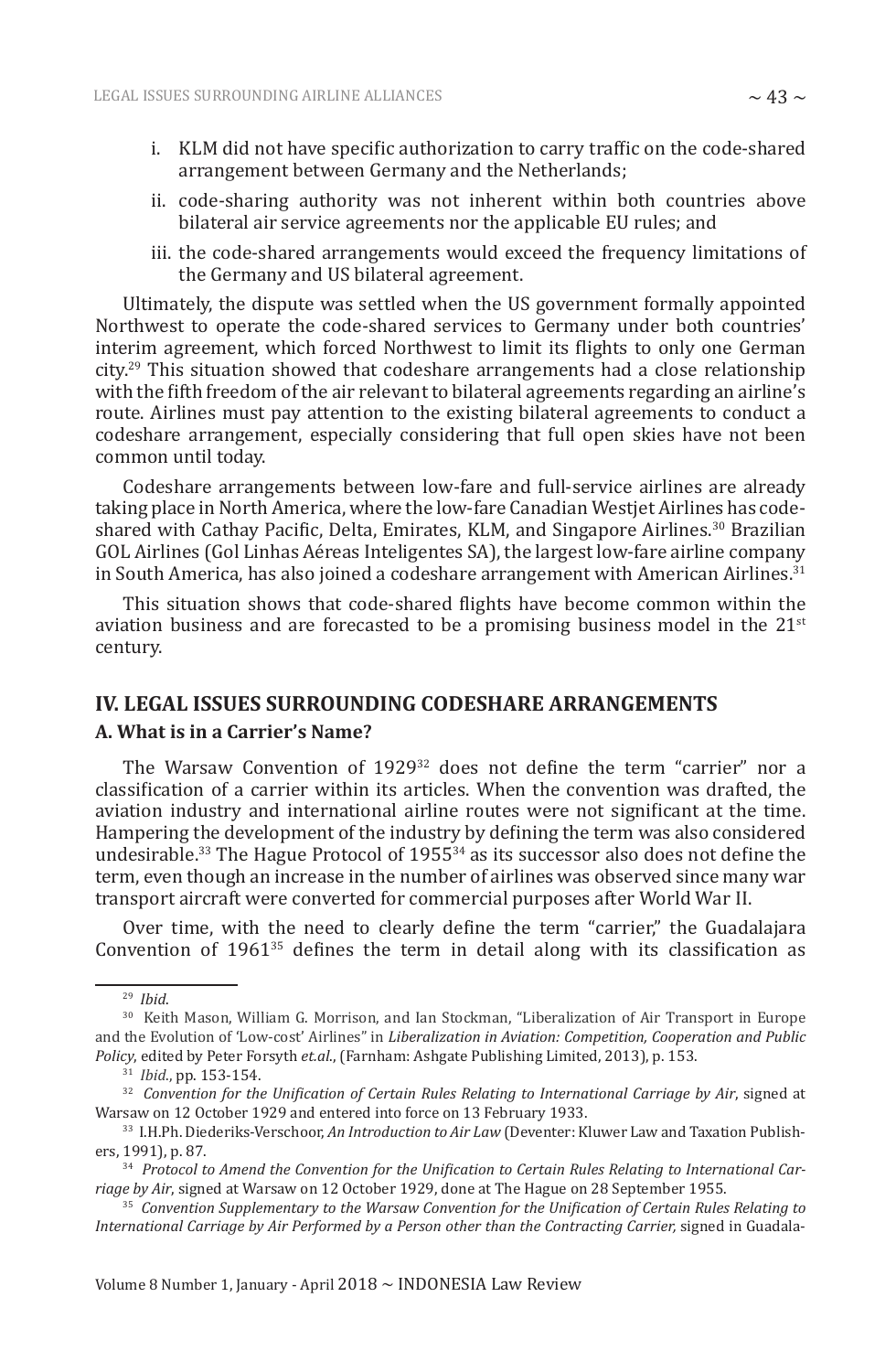"contracting carrier" and "actual carrier." The preamble of the Convention mentions that the Warsaw Convention does not state specific rules relating to international carriage by air performed by a person who is not a party to the agreement for carriage.

Under the Guadalajara Convention of 1961, a contracting carrier is defined as *"a person who as a principal makes an agreement for carriage governed by the Warsaw Convention with a passenger or a consignor or with a person acting on behalf of the passenger or consignor."<sup>36</sup>*

Meanwhile, the Guadalajara Convention of 1961 defines actual carrier as *"a person, other than the contracting carrier, who, by virtue of authority from the contracting carrier, performs the whole or part of the carriage contemplated in paragraph (b), but who is not with respect to such part a successive carrier within the meaning of the Warsaw Convention. Such authority is presumed in the absence of proof of the contrary."<sup>37</sup>*

Prof. Mendes de Leon elaborates on the definition of "actual carrier" also as the charter airline operating the aircraft carrying the passenger and the airline to whom the passenger was transferred in the case of overbooking, strike, or cancellation.38 By having a clear definition of "carrier" under the convention, determining each carrier's liability in a codeshare arrangement becomes easier whether they perform it in an airline alliance or not.

An air alliance represented in a code-shared flight does not qualify as a carrier. This condition is strengthened by a court decision on the Star Alliance<sup>39</sup> case. A bilateral air transport agreement does not use any term of "air alliance," and instead uses only "airline." $40$  The reason is the nature that an air alliance could consist of more than two airlines and also more than one carrier during its flight. This situation can help the court to determine each carrier's liability if something happens under a code-shared flight, whether within an airline alliance or not.

#### **B. Carriers' Liability and the Applicable Conventions**

#### **1. Warsaw Convention of 1929 ( "Warsaw Convention")**

The Warsaw Convention has become the foundation of carrier liability (in this section the term "carrier" instead of "airline" is used), which has received global acceptance with 152 parties to this day. This convention applies to all international transportation between the contracting states;<sup>41</sup> thus, for domestic transportation, which has no agreed stopping place outside the country of origin, states are not obliged to implement the convention. The place of departure and place of destination must be both located within the contracting parties.

jara on 18 September 1961 and entered into force on 1 May 1964.

<sup>&</sup>lt;sup>36</sup> The Guadalajara Convention of 1961, art. 1(b).

<sup>37</sup> *Ibid.*, art. 1(c).

<sup>38</sup> P.M.J. Mendes de Leon (*ed*), *Sylabus Private Air Law 2014-2015* (International Institute of Air and Space Law, Universiteit Leiden, 2014), p. 67.

<sup>39</sup> *Viktoriya Shirbokova v. CSA Czech Airlines, Inc.*, United States District Court District of Minnesota, Civil File No. 04-641, decision awarded on 24 August 2004.

<sup>40</sup> See Air Transport Agreement between the Government of Australia and the Government of the People's Republic of China relating to Air Services, signed in Canberra on 23 March 2004 and Air Transport Agreement between the Government of Australia and the Government of the Government of the Republic of Indonesia relating to Air Services, signed in Canberra on 7 February 2013.

<sup>41</sup> The Warsaw Convention, art. 1.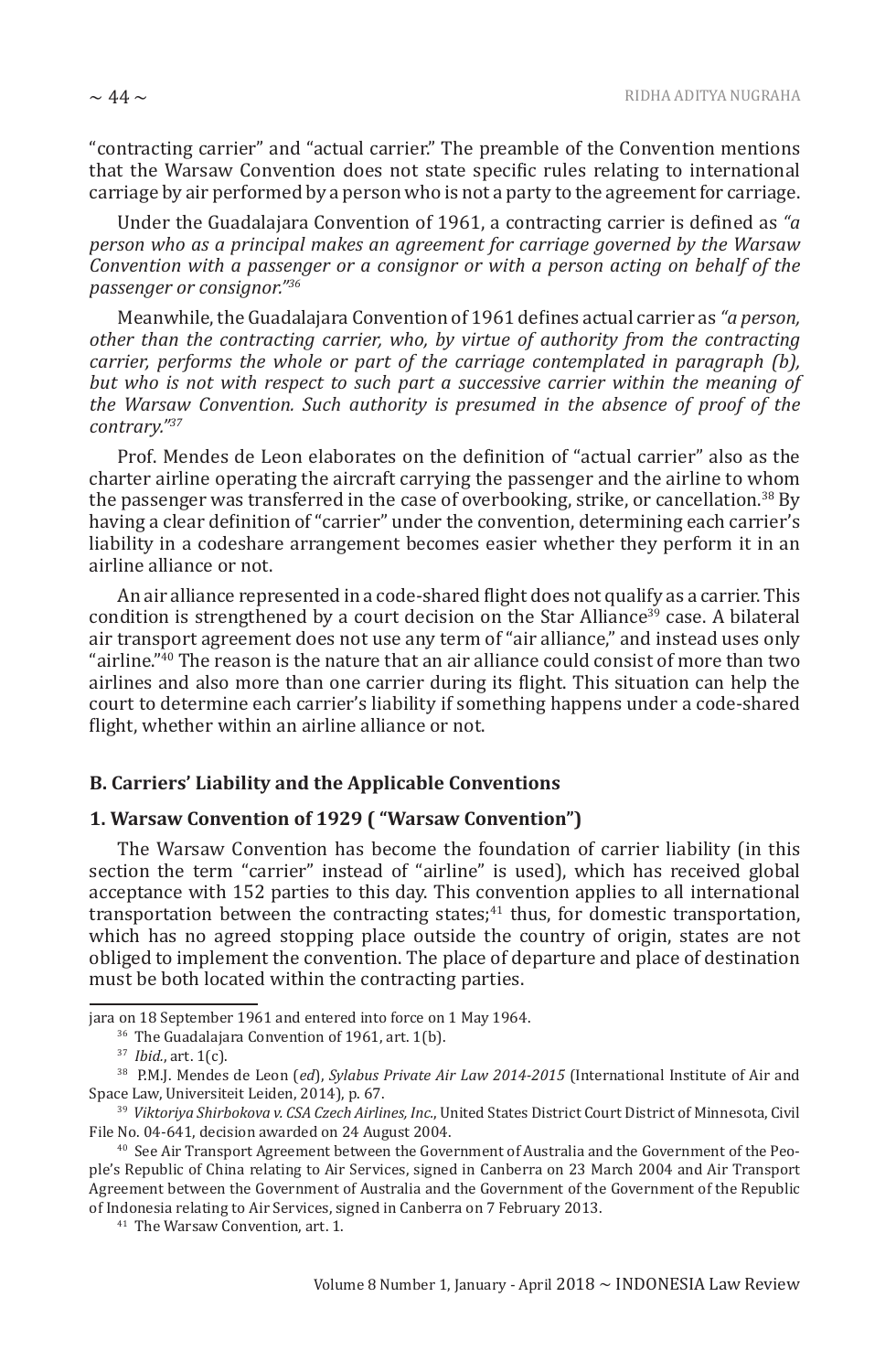A carrier is liable for any damage sustained in the event of the death or wounding of a passenger or any other bodily injury suffered by a passenger if it took place on board the aircraft or during embarkation or disembarkation.<sup>42</sup> The carrier is liable not only for a passenger's life but also in the event of destruction, loss, or damage to any registered luggage, and also any damage occasioned by delay of the passengers' luggage or goods.<sup>43</sup>

Protections toward the carrier are made when the carrier and its agents could prove having taken all necessary measures to avoid the damage or if it was impossible to do so.<sup>44</sup> The carrier could be exonerated if they could prove that the damage was caused by or contributed to by the negligence of the injured.45 In *Chutter v. KLM*, the carrier was not held liable when a passenger who ignored the "fasten seatbelts" sign and did not pay attention when the stairs leading to the aircraft had already been removed fell out of the aircraft and injured her leg while saying farewell to her family.<sup>46</sup>

The carrier's liability is limited to a maximum of 125,000 Poincaré (French gold francs) or the equivalent capital value, which could be paid in the form of periodical payments; a special contract may also lead to a higher limit of liability.<sup>47</sup> Liability toward registered luggage and goods is limited to a maximum of 250 Poincaré unless a special declaration of value has been made; carry-on luggage is valued up to 5,000 Poincaré per passenger.<sup>48</sup> Any provisions to relieve the liability of the carrier or to lower the liability limit shall be null and void.<sup>49</sup> However, the limit is breakable if the carrier is proven to have exercises willful misconduct or equivalent to that by the court.<sup>50</sup>

A time limit to claim liability has been set up, which is i) three days in case of damaged luggage; ii) seven days in case of damaged goods; and iii) 14 days in case of any damage caused by delay from the date on which the luggage or goods have been placed at his disposal.<sup>51</sup> Ultimately, the right to damages is extinguished if an action is not brought within two years from the date of arrival or the date on which the aircraft ought to have arrived at the destination.<sup>52</sup>

The reversal burden of proof and strict fault liability were incorporated in the Warsaw Convention of 1929 in return for a limitation of liability toward passengers.<sup>53</sup> The concept of limiting liability essentially contravenes the fundamental principle of the law of liability that the victim is entitled to obtain restitution of the *status quo ante*. <sup>54</sup> However, at that time, it was deemed necessary to protect the vulnerable

<sup>47</sup> The Warsaw Convention, art. 22.

52 *Ibid*., art. 29.

<sup>42</sup> *Ibid*., art 17.

<sup>43</sup> *Ibid*., arts. 18-19.

<sup>44</sup> *Ibid*., art. 20.

<sup>45</sup> *Ibid*., art. 21.

<sup>46</sup> *Chutter v. KLM Royal Dutch Airlines & Allied Aviation Services International Corporation*, US District Court, Southern District of New York on June 27, 1955.

<sup>48</sup> *Ibid*.

<sup>49</sup> *Ibid*., art. 23.

<sup>50</sup> *Ibid*., art. 25.

<sup>51</sup> *Ibid*., art. 26.

<sup>53</sup> Diederiks-Verschoor, *Introduction to Air Law,* p. 65.

<sup>54</sup> Michael Milde, "The Warsaw System of Liability in International Carriage by Air: History, Merits and Flaws and the New "non-Warsaw" Convention of 28 May 1999," *Annals of Air and Space Law* XXIV (1999): 161.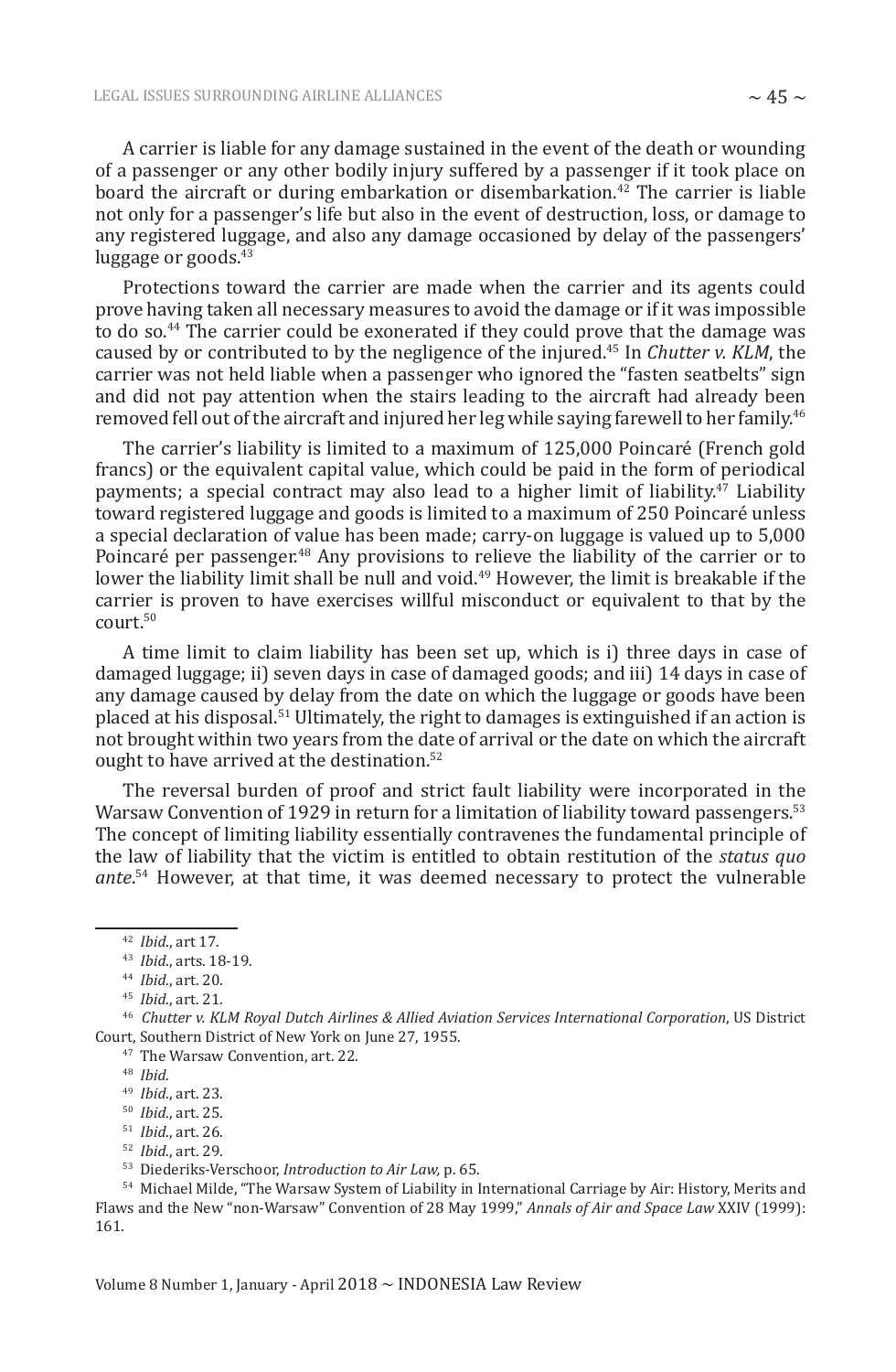industry and balance the interests of airlines and passengers,55 which has led to the growth of the aviation industry.

#### **2. Hague Protocol to Warsaw Convention of 1955 ( "Hague Protocol")**

The Warsaw Convention was amended by the Hague Protocol in 1955, but the latter did not replace the entire Warsaw Convention. One of the most important points on protection of passengers is that the liability limit amount is doubled up to 250,000 Poincaré.<sup>56</sup> However, the other provisions remain the same; thus, registered luggage and cargo (goods) is limited up to 250 Poincaré, and carry-on luggage is valued up to 5,000 Poincaré per passenger.

The Hague Protocol introduced the new term "cargo" to replace "goods." Furthermore, it strengthened the condition that any provision to relieve the liability of the carrier or lower the liability limit becomes null and void. This convention also has simplified transport documents.<sup>57</sup>

Another important point is changing the term "willful misconduct" as stated in Article 25 of the Warsaw Convention to "damage resulted by an act or omission of the servant or agent done with intent to cause damage or recklessly and with knowledge that damage would probably result."58 A system of fault liability with a reversed burden of proof and with a low limit of liability exists, which can only be escaped from if the plaintiff proves willful misconduct (according to the Warsaw Convention) or intent or recklessness (according to the Hague Protocol) on the part of the carrier.<sup>59</sup>

#### **3. Guadalajara Supplementary Convention to Warsaw Convention of 1961 ("Guadalajara Convention")**

A distinction is made between the carrier that concludes the agreement (contracting or marketing carrier) and the carrier who actually carries it out entirely or partially (actual or operating carrier). The contracting carrier is liable for the whole carriage, while the actual carrier is only liable for the part of the carriage that the carrier performed.60 In other words, the acts and omissions of each carrier are deemed to be the acts and omissions of the other; this condition is also known as the regime of reciprocal representation.<sup>61</sup>

Unlike the contracting carrier situation, the actual carrier cannot be held liable for an unlimited amount, $62$  which means that the actual carrier is not liable to the same extent as the contracting carrier. Furthermore, the actual carrier and its employees' acts and omissions could end up to the contracting carrier and vice versa.

With regard to successive carriage, the Guadalajara Convention applies to both code-shared flights that either have a scheduled transit in which the passenger could catch the connecting flights operated by different airlines or have no connecting flight

<sup>55</sup> *Ibid*.

<sup>56</sup> The Hague Protocol, art. 22.

<sup>57</sup> Hamid Kazemi, "*Carrier's Liability in Air Transport with Particular Reference to Iran*," (Dissertation at the International Institute of Air and Space Law, Universiteit Leiden, 2012, p. 172.

<sup>58</sup> Diederiks-Verschoor, *Introduction to Air Law*, pp. 82-84.

<sup>59</sup> M.L. Reerink, "Code-Sharing and Airlines' Liability*,*" LL.M. thesis, Universiteit Leiden, 1996, p. 21.

<sup>60</sup> The Guadalajara Convention, art. 2.

<sup>61</sup> Tiwari and Chik, "Legal Implications of Airline Cooperation," 305.

<sup>62</sup> The Guadalajara Convention, art. 3.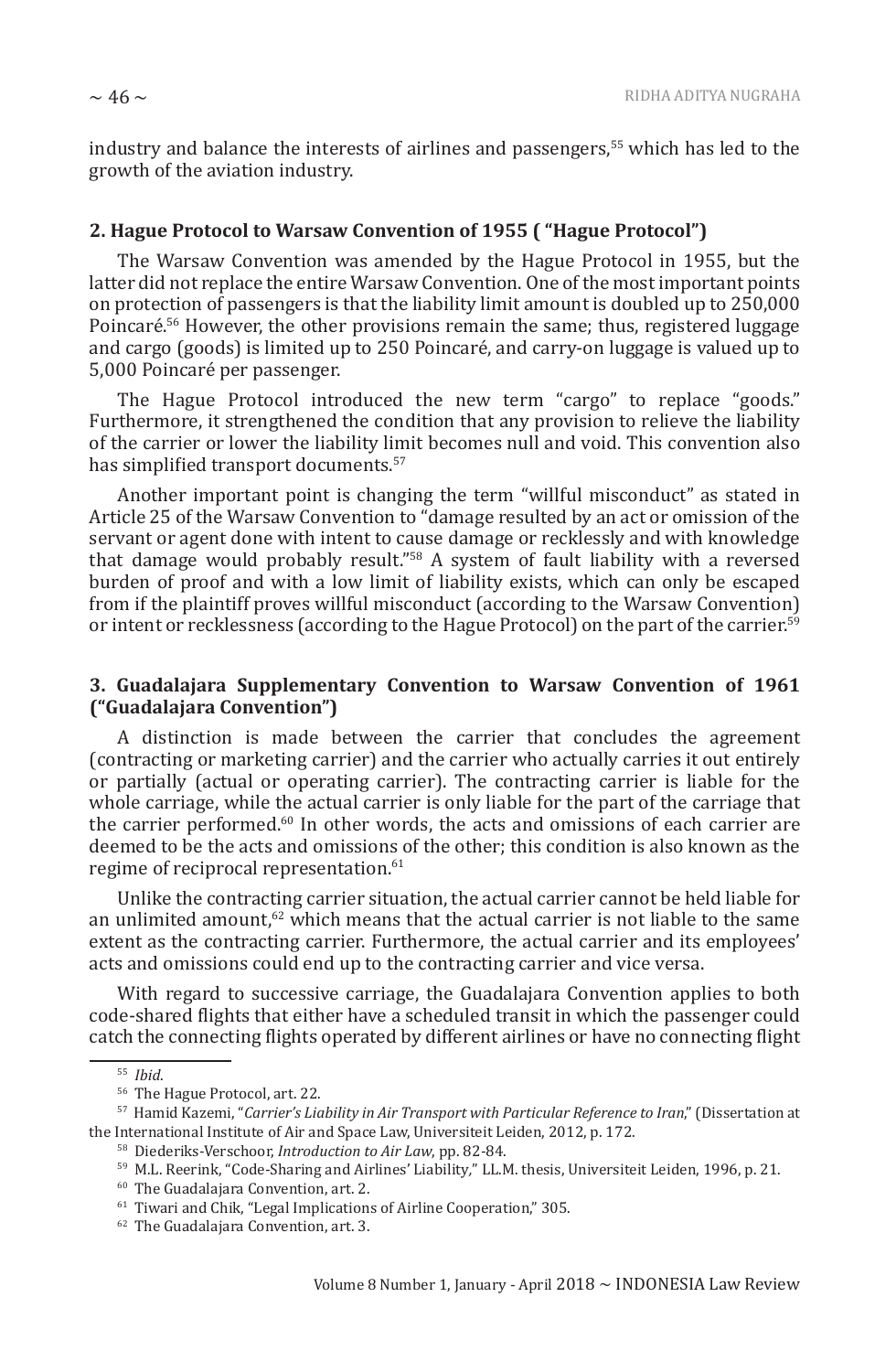at all. The contractual relationship between the actual carrier and the contracting carrier is of no importance because a contract is not a condition for applicability.<sup>63</sup>

The Guadalajara Convention is in favor of the passengers' rights, considering that they could choose whether to file a complaint to the actual or contracting carriers.<sup>64</sup> An important provision is related to consumers' rights considering airline business complexity, thereby eliminating any chance of wrongly addressing it. When an action of damage is brought against only one of the carriers, that carrier shall have the right to require the other carrier(s) to be joined in the proceedings with the procedure and effects being governed by the law of the court seized of the case.<sup>65</sup>

#### **4. Montreal Additional Protocols to Warsaw Convention of 1975<sup>66</sup>**

A revolutionary concept introduced within the aviation sector in 1975 was the usage of Special Drawing Rights (SDR) as defined by the International Monetary Fund. This idea is due to the obsolete Poincaré currency and the urgency to implement an international standard.

Following this pivotal step, four Montreal Protocols were introduced. Protocol No. 1 translated the original Warsaw Convention limit (125,000 Poincaré) into 8,300 SDRs; Protocol No. 2 translated the Hague Protocol limit (250,000 Poincaré) into 16,600 SDRs; and Protocol No. 3 translated the Guatemala Protocol limit (1,500,000 Poincaré) into 100,000 SDRs, which until now has not come into force. Lastly, Protocol No. 4 changed the cargo liability system into a no-fault liability by amending Article  $18(1)$ ,  $20(2)$ , and  $22(2)$ , also stating a liability limit for cargo  $(250 \text{ Poincaré})$  into 17 SDRs per kilogram unless a special declaration is made.<sup>67</sup> A traveler's hand luggage is valued at 332 SDRs.

#### **5. Montreal Convention of 1999 ("Montreal Convention")**

In the 1990s, the international community from states, regional initiatives, International Air Transport Association (IATA), and even leading airlines, such as Japanese airlines, tried to improve the Warsaw Convention and all its amendments.<sup>68</sup> Their effort resulted in the Montreal Convention, which was finalized in 1999.

The Montreal Convention heralded a new era in the field of private international law and adjusted the regulatory framework to the realities of modern transportation by air.<sup>69</sup> This convention has the same purpose as the Warsaw Convention of 1929 with all its amendments, which are to keep the convention updated and balance the interests of airlines and passengers. Entering into force on November 4, 2013, 60 days after the  $30<sup>th</sup>$  ratification, the Montreal Convention was long demanded but also long

<sup>63</sup> M.L. Reerink, "Code-sharing," p. 29.

<sup>64</sup> The Guadalajara Convention, art. 4.

<sup>65</sup> *Ibid*., art. 7.

 $^{66}$  Additional Protocol Nos. 1, 2, 3, and 4 to Amend Convention for the Unification of Certain Rules Relating *to International Carriage by Air*, signed at Warsaw on October 12, 1929, as Amended by the Protocol done at The Hague on September 28, 1955 signed at Montreal on September 25, 1975.

<sup>67</sup> Paul B. Larsen *et.al*., *Aviation Law: Cases, Laws, and Related Sources* (Leiden: Martinus Nijhoff Publishers, 2012), p. 319.

<sup>68</sup> Michael Milde, " The Warsaw System of Liability," 163.

<sup>69</sup> *Ibid*., 158.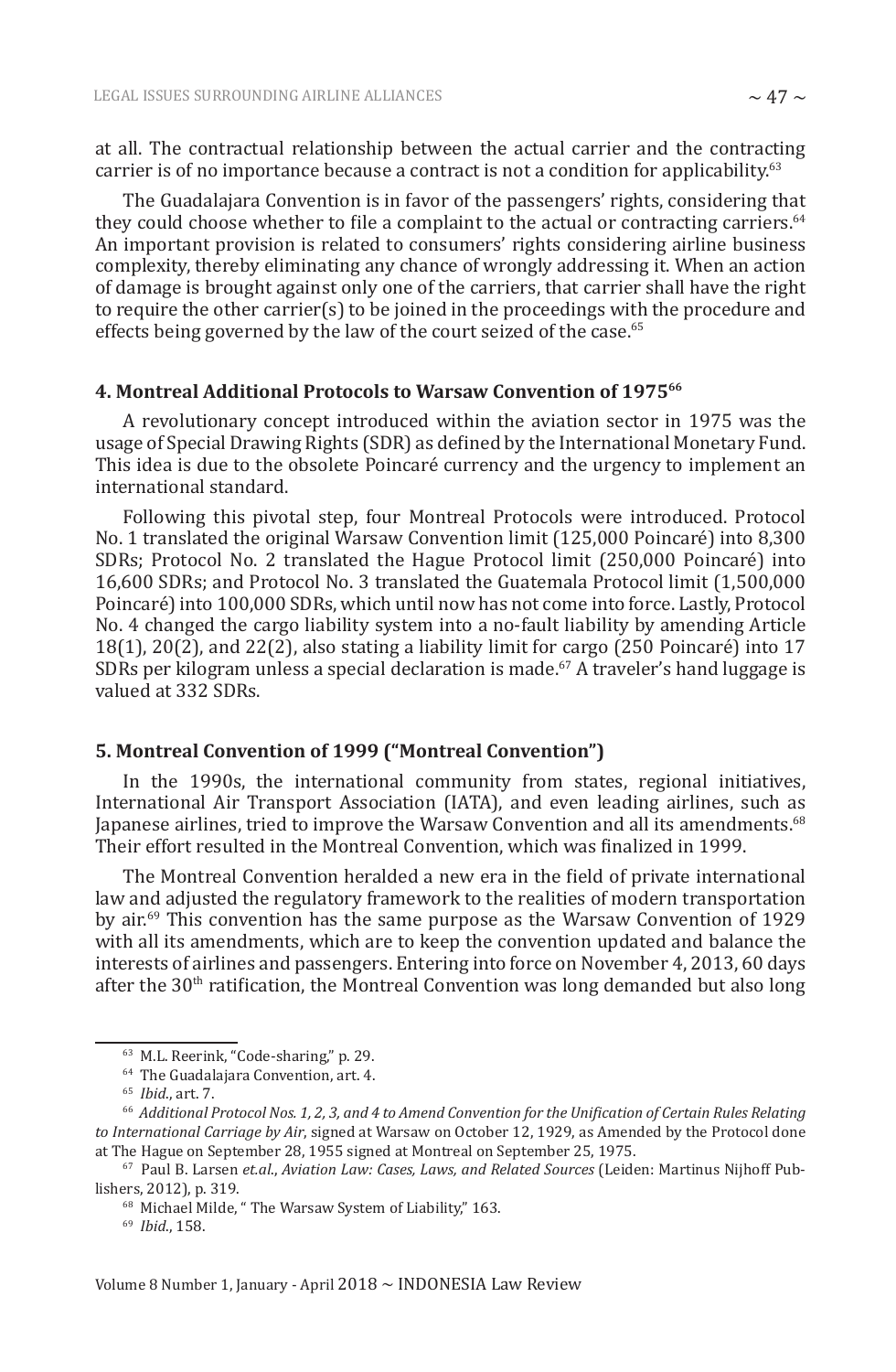#### delayed.<sup>70</sup>

No clear boundary exists between the jurisprudence of this convention and the Warsaw Convention, as evident in many provisions of the former using the same language, and when the language is different it cannot be understood without the judicial interpretations of earlier provisions on similar issues.<sup>71</sup> The Montreal Convention is a breakthrough because it incorporates all the amendments to the original Warsaw Convention to correct the confusion created by the failure of some governments to ratify the succeeding amendments.<sup>72</sup>

One of the most important issues is the increased liability limit, which will be reviewed every five years according to inflation to avoid the long process of drafting new conventions. According to Article 21 of the Montreal Convention, the liability limit is increased to 100,000 SDRs.<sup>73</sup> To reach the limit of the condition, which is death or bodily injury caused by accident, this convention must be fulfilled. *Air France v. Saks<sup>74</sup>* strengthened the latter condition. Advance payments are introduced to meet immediate economic needs in the case of aircraft accidents resulting in death or injury of the passengers.75 The concept of strict liability is maintained within the Montreal Convention.

Damage caused by delay is limited to  $4,150$  SDRs,<sup>76</sup> while a sum of up to  $1,000$ SDRs has been set up for checked-in baggage of each passenger unless a special declaration has been made.<sup>77</sup> No revision is made toward the carriage of cargo, which is still valued at 17 SDRs per kilogram.<sup>78</sup> These values are subject to change following world inflation (see Table 1). The Montreal Convention also accommodates any airline that wishes to establish a higher or even no limit of liability.79 Similar to the Warsaw Convention, any provision to fix a lower limit or relieve the carrier is null and void.<sup>80</sup>

| <b>Components</b>     | <b>Original Limits</b><br>(SDR, 1999) | <b>Increase</b> | <b>Rounded Revised</b><br>Limits (SDR,<br>2009) |
|-----------------------|---------------------------------------|-----------------|-------------------------------------------------|
| Cargo                 | 17                                    | 13.1%           | 19                                              |
| Checked-in<br>luggage | 1,000                                 | 13.1%           | 1,131                                           |
| Delay                 | 4,150                                 | 13.1%           | 4.694                                           |
| Passenger's life      | 100,000                               | 13.1%           | 113,100                                         |

Table I Montreal Convention Updated Limits in 2009<sup>81</sup>

 $72$  The Warsaw Convention of 1929 has been amended by The Hague Protocol of 1955, the Guatemala Protocol of 1961, and the Montreal Protocols of 1975. Certain agreements outside the Warsaw Convention from Guadalajara (1961), Montreal (1966), and IATA (1966) affect the Convention. *Ibid*., p. 312.

<sup>73</sup> Montreal Convention, art. 21.

<sup>74</sup> United States Supreme Court, *Air France v. Saks*, 470 U.S. 392 on 4 March 1985.

<sup>75</sup> Montreal Convention, art. 28.

- 76 *Ibid*., art. 22(1).
- 77 *Ibid*., art. 22(2).
- 78 *Ibid*., art. 22(3).
- 79 *Ibid*., art. 25.
- 80 *Ibid*., art. 26.

<sup>81</sup> International Civil Aviation Organization, Document Ref. LE3/38.1-09/87 regarding revisions of limits of liability under the Montreal Convention of 1999,notification of effective date of revised limits dated

<sup>70</sup> Larsen *et.al*., *Aviation Law,* p. 320.

<sup>71</sup> *Ibid*., p. 311.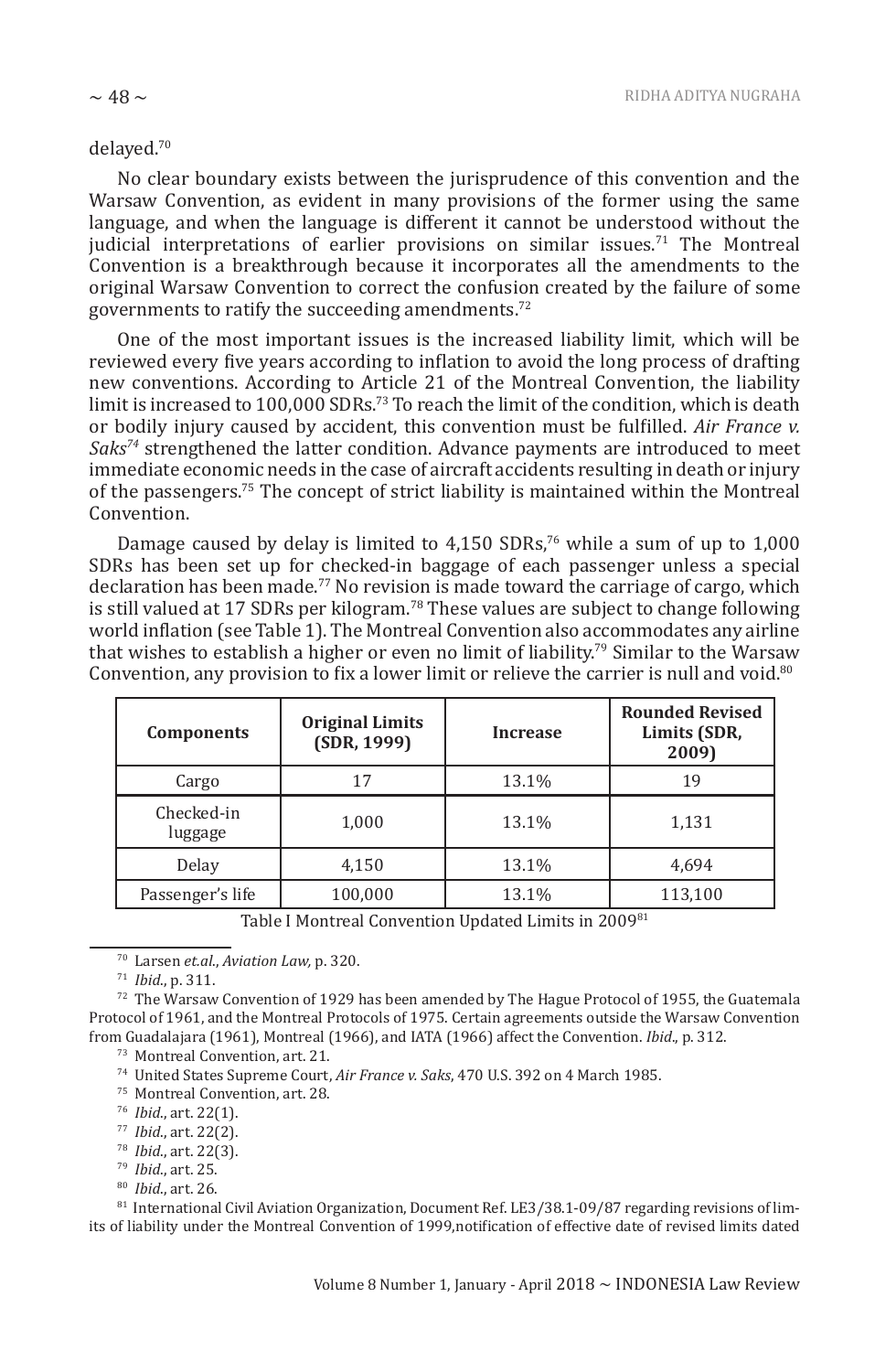This convention changed the issuance of the passenger ticket, including electronic ticket, by eliminating the breakability of convention limitations where the ticket is not delivered to an individual.<sup>82</sup> The concept of contracting and actual carrier is acknowledged within Chapter V of the Montreal Convention, which used to be dealt within one exclusive convention, the Guadalajara Convention, during the Warsaw Convention era. Given the concept similarities between the Montreal Convention and its predecessors, the current regime is also known as the Warsaw–Montreal regime.

#### **C. Dominant Position and Anti-Competition Issues**

The practice of airline alliances or codeshare arrangements could end up with certain airline(s) having a dominant position at some airports, thereby having the potential for anticompetitive practices. One of the most common direct results from cross-border mergers and takeovers is the obligation raised by the relevant competition authorities to give up airport slots to keep in line with the enacted anticompetition legal framework with the purpose of protecting airline passengers and other related business actors.

The merger between Air France and KLM as one of the mega alliances posed a threat to economic welfare,<sup>83</sup> considering what happened to the earlier integration of KLM and its alliance with Northwest Airlines into SkyTeam which gave the latter dominant position in the North Atlantic Market.<sup>84</sup> Ultimately, the merger was permitted by the European Competition authorities subject to the surrender of 94 slots owned by Air France and KLM at Amsterdam Schiphol and Paris Charles de Gaulle airports.<sup>85</sup>

When Lufthansa took over its loss-making alliance partner, Austrian Airlines, both airlines had to give up slots at Vienna airport due to dominant position and market power issues even though they had assured the European Competition authorities during the investigations that ticket prices would decline due to network effects.<sup>86</sup> During the merger of Lufthansa and SN Brussels Airlines, the merging airlines were forced to make slots available on four routes from Brussels, specifically to Munich, Hamburg, Frankfurt, and Zurich.<sup>87</sup>

Only the merger between British Airways and Iberia, which was a complementary network expansion, did not contain monopolistic tendencies according to the European Commission.<sup>88</sup> Consequently, the European Commission did not take any further action on the British Airways and Iberia merger in 2010 as monopolistic tendencies were not seen on the London and Madrid hubs; thus, no slot had to be abandoned, thanks to huge competition from the low-fare airlines on these routes.<sup>89</sup>

November 4, 2009 and effective on December 31, 2009.

<sup>82</sup> Larsen *et.al*., *Aviation Law,* p. 320.

<sup>83</sup> Jan K. Brueckner and Eric Pels, "European Airline Mergers, Alliance Consolidation, and Consumer Welfare," *Journal of Air Transport Management,* 11 (2005): 38-39, doi: http://dx.doi.org/10.1016/j.jairtraman.2004.11.008.

<sup>&</sup>lt;sup>84</sup> Fröhlich, et. al., "An Assessment of the Success," p. 202.

<sup>85</sup> *Ibid*.

<sup>86</sup> *Ibid*., p. 205.

<sup>87</sup> Lufthansa purchased 45% share in SN Brussels Airlines (formerly known as Sabena which went bankrupt in 2001). *Ibid*., p. 205.

<sup>88</sup> *Ibid*., p. 207.

<sup>89</sup> *Ibid*., p. 207.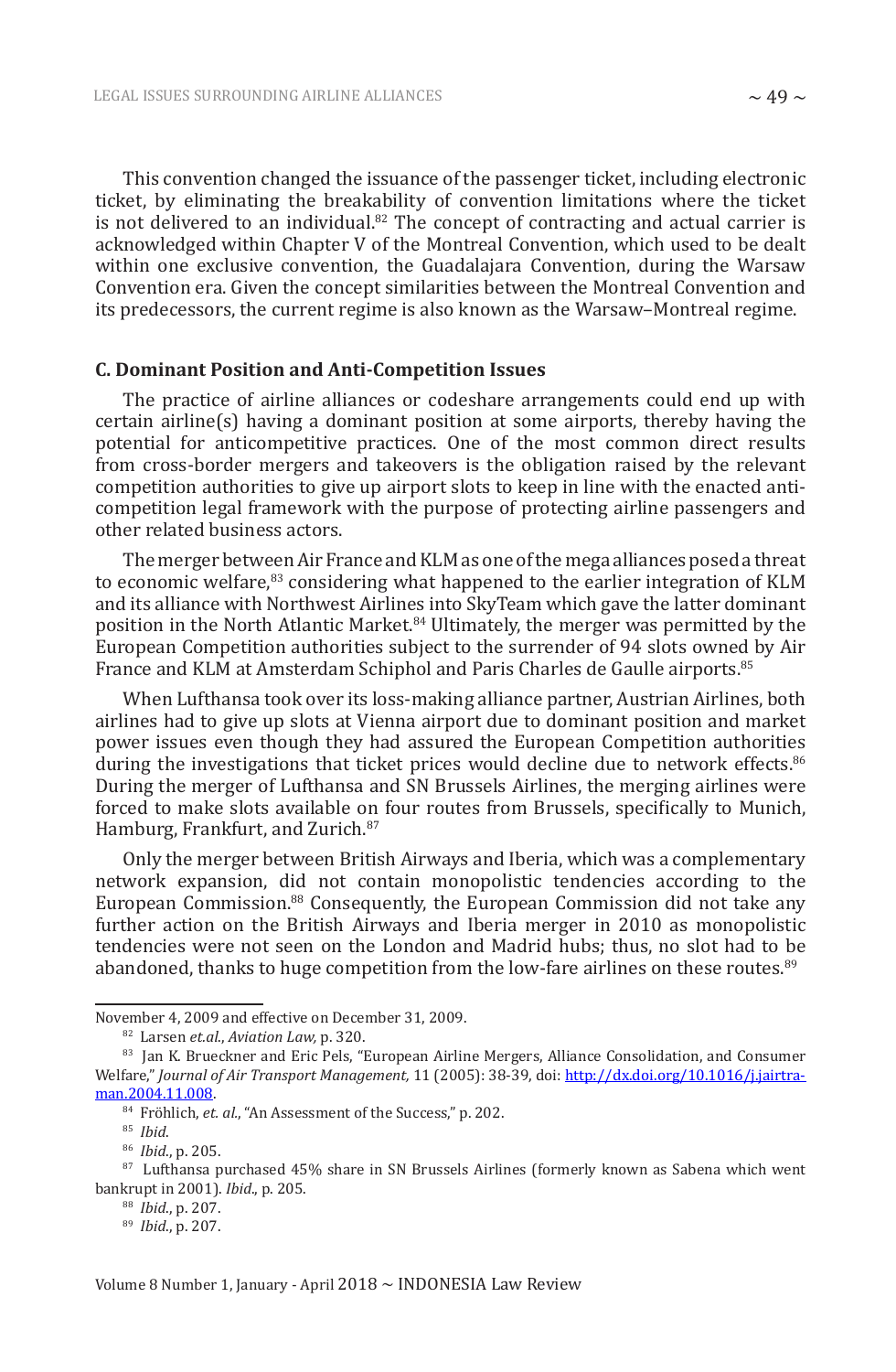From the trans-Atlantic market, the US will grant antitrust immunity to the designated airlines in exchange for a country signing the open skies agreement, where the latter will enable joint decisions on pricing, scheduling, capacity provision, and service quality. $90$  Without such immunity, the airline business will become very restricted and any code-shared arrangement will lose its economic value. Following the EU–US open skies agreement, the major airlines, such as Air France-KLM and Delta (SkyTeam), Lufthansa and United Airlines (Star Alliance), and British Airways and American Airlines (OneWorld), have received antitrust immunity. Furthermore, this agreement opens the way for trans-Atlantic investments but of less than 50%, as in the case of Lufthansa, which obtained 19% of JetBlue shares in February 2008.<sup>91</sup>

Practice in the US has shown that antitrust immunity can only be granted to agreements involving foreign, not domestic, airlines.<sup>92</sup> The US Department of Transportation has the ultimate authority to determine whether an application fulfills the condition. Anyone opposing the agreement or request has the burden of proving that it substantially reduces or eliminates competition; on the other hand, the party defending the agreement has the burden to prove the transportation urgency or public benefits.<sup>93</sup>

The presence of airline alliances has strengthened the premise that the airline business is an oligopoly or at least a monopoly. Taking advantage of the loopholes within FDI provisions, and also reducing the monopolization effect, airline alliances may establish virtual monopolies in markets between the hubs of alliance partners.<sup>94</sup>

#### **D. Consumer Protection**

In the 1990s, airlines and travel agents were often required to give passengers notice on which airlines operated in code-shared flights.<sup>95</sup> At the time, there was a chance of absence or lack of coordination in code-shared flights where the passenger was required to check the baggage twice and also needed to go through a second checkin to embark on the next journey.<sup>96</sup> This situation has improved due to management and technological developments, where passengers could access the information via airport information displays easily or even user-friendly smartphone applications.

Considering the current trend of two or more airlines participating in code-shared arrangement ticket sales, the passengers must know what airline they are flying with. Transparency of the total air fare on airline websites, including the name of the operating carrier, must be guaranteed to avoid misleading consumers. Showing the final price on media advertisements is considered as the best solution even though it depends on each national law.

In the EU, an indication of final price with at least the following details shall be specified: i) air fare or air rate; ii) taxes; iii) airport charges; and iv) other charges,

<sup>90</sup> Iatrou and Mantzavinou, "The Impact of Liberalization," p. 235.

<sup>91</sup> *Ibid*., p. 236.

<sup>92</sup> Larsen *et.al*., *Aviation Law,* p. 294.

<sup>93</sup> *Ibid*., p. 295.

<sup>94</sup> Waleed Youssef and Mark Hansen, "Consequences of Strategic Alliances between International Airlines: The Case of Swissair and SAS," *Journal of Transportation Research Part A* 28 (1994): 416. doi: http:// dx.doi.org/10.1016/0965-8564(94)90024-8.

<sup>95</sup> Wassenbergh, *Principles and Practices,* p. 165.

<sup>96</sup> H.S. Harris and E. Kirban, "Antitrust Implications of International Code-sharing Alliances," *Air & Space Law* 23 (1998): 174.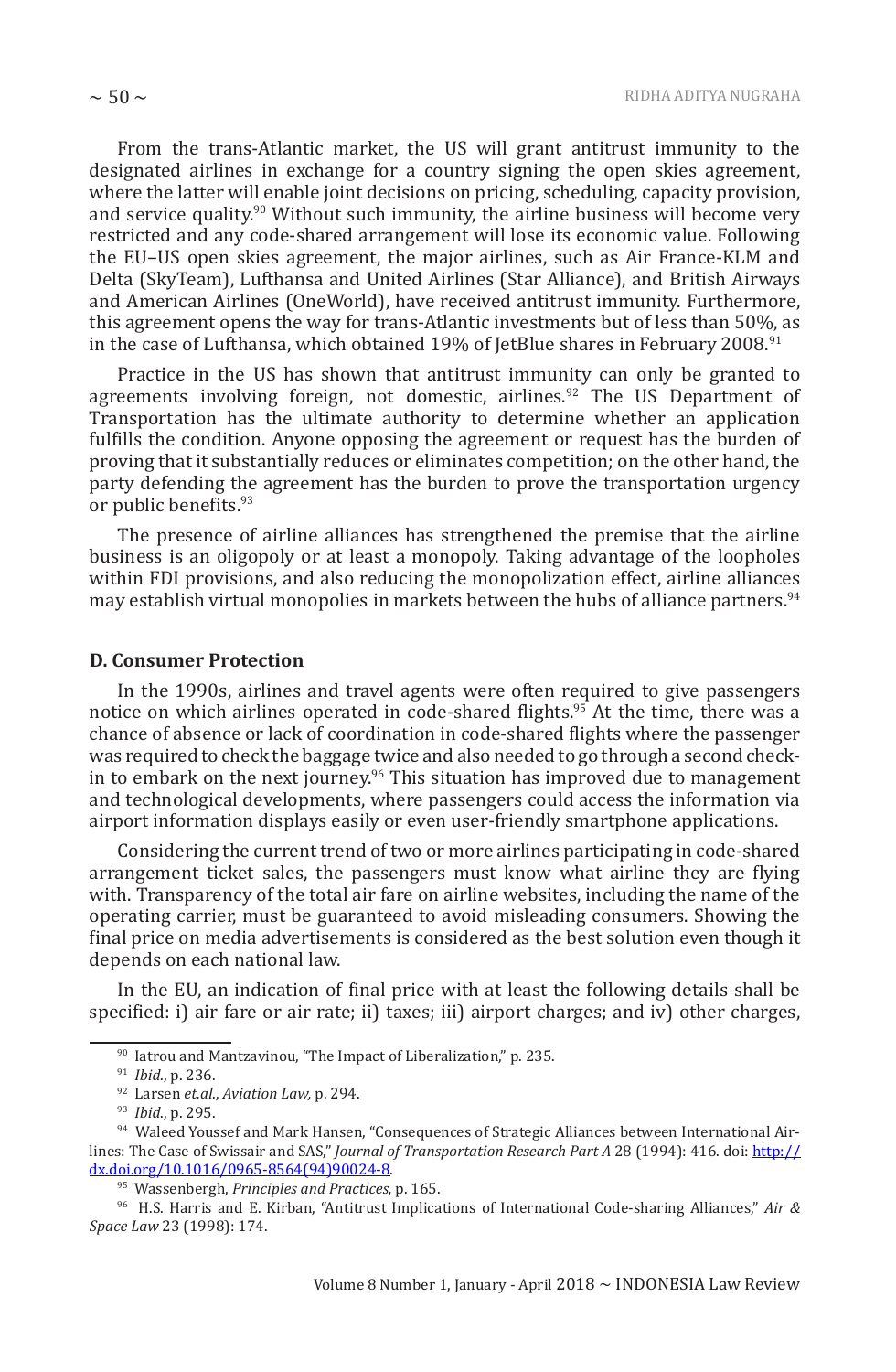surcharges or fees, such as those related to security or fuel. $97$  Optional price supplements, such as extra insurance or lounge service, shall be communicated in a clear, transparent, and unambiguous way at the start of any booking process and their acceptance by the customer shall be on an "opt-in" basis.<sup>98</sup>

Furthermore, no discrimination must be exercised based on nationality, including the passengers' location when purchasing the ticket. Thus, using per capita income data or any similar data to determine the starting selling ticket price is illegal. To ensure legal enforcement, the EU Commission launched a "ticket sweep" in September 2007 to check the compliance of approximately 386 websites selling airline tickets; surprisingly, one-third of these websites had breached the law.<sup>99</sup>

What is happening in the EU is a challenge for non-EU airlines within an alliance or codeshare arrangements flying from or to the EU, where they have different practices based on their own laws. Harmonization of service standards awaits many airlines operating to leading countries or regional initiatives, such as the EU, the United Kingdom, and the US.

In relation to passengers' checked-in and cabin luggage weight and dimensions, law infringement may occur when the marketing carrier's policy does not match the operating carrier's.<sup>100</sup> For example, many Gulf carriers' checked-in luggage weight is limited to 30 kg, while many European carriers' limit is 23 kg. When a European (operating) carrier, which codeshares with a Gulf (marketing) carrier, decides to impose a strict 23-kg limit to all passengers without distinguishing their tickets and proper notice during ticket sales, obviously some passengers will end up paying extra fees. Codeshare arrangements should deal with this issue as their priority, knowing the consumer protection body's limited reach due to jurisdiction. Relying on IATA efforts is another realistic option.

## **V. MH17/KL4103 TRAGEDY: COMPLEX LESSONS FOR CODESHARE ARRANGEMENTS**

## **A. Brief Overview**

On July 18, 2014, the National Bureau of Air Accident Investigation of Ukraine sent a notification that a Boeing 777-200 with registration 9M-MRD of Malaysia Airlines disappeared in its territory.101 The unfortunate Flight MH17102 or KL4103 ("Flight

<sup>97</sup> European Union, *Regulation (EC) No. 1008/2008 of the European Parliament and of the Council of 24 September 2008 on common rules for the operation of air services in the Community (Recast)*, OJ L 293/3, art. 23.

<sup>98</sup> *Ibid*.

<sup>99</sup> Richard Klophaus, "À la Carte Pricing to Generate Ancillary Revenue: The Case of Ryanair" in *Liberalization in Aviation: Competition, Cooperation and Public Policy*, edited by Peter Forsyth *et.al*., (Farnham: Ashgate Publishing Limited, 2013), p. 192.

<sup>100</sup> Ridha Aditya Nugraha, "Today's Cabin Size Baggage: What's in a Name," *The Aviation and Space Journal* 15, no. 1 (2016): 18. http://www.aviationspacejournal.com/wp-content/uploads/2015/06/The-Aviation-Space-Journal-Year-XV-n%C2%B01-January-March-2016.pdf.

<sup>&</sup>lt;sup>101</sup> Flight MH17 was carrying 283 passengers and 15 crew members, who were citizens of the following countries: Netherlands (193), Malaysia (43), Australia (27), Indonesia (12), United Kingdom (10), Germany (4), Belgium (4), Philippines (3), Canada (1), and New Zealand (1). Dutch Safety Board, *Preliminary Report Crash Involving Malaysia Airlines Boeing 777-200 Flight MH17 in September 2014*, pp. 7-8.

<sup>&</sup>lt;sup>102</sup> After the tragic incident, flight number MH17 changed to MH19 and flight number KL4103 changed to KL4123 as new code-shared flights from July 25, 2014. KLM has partnered with Malaysia Airlines since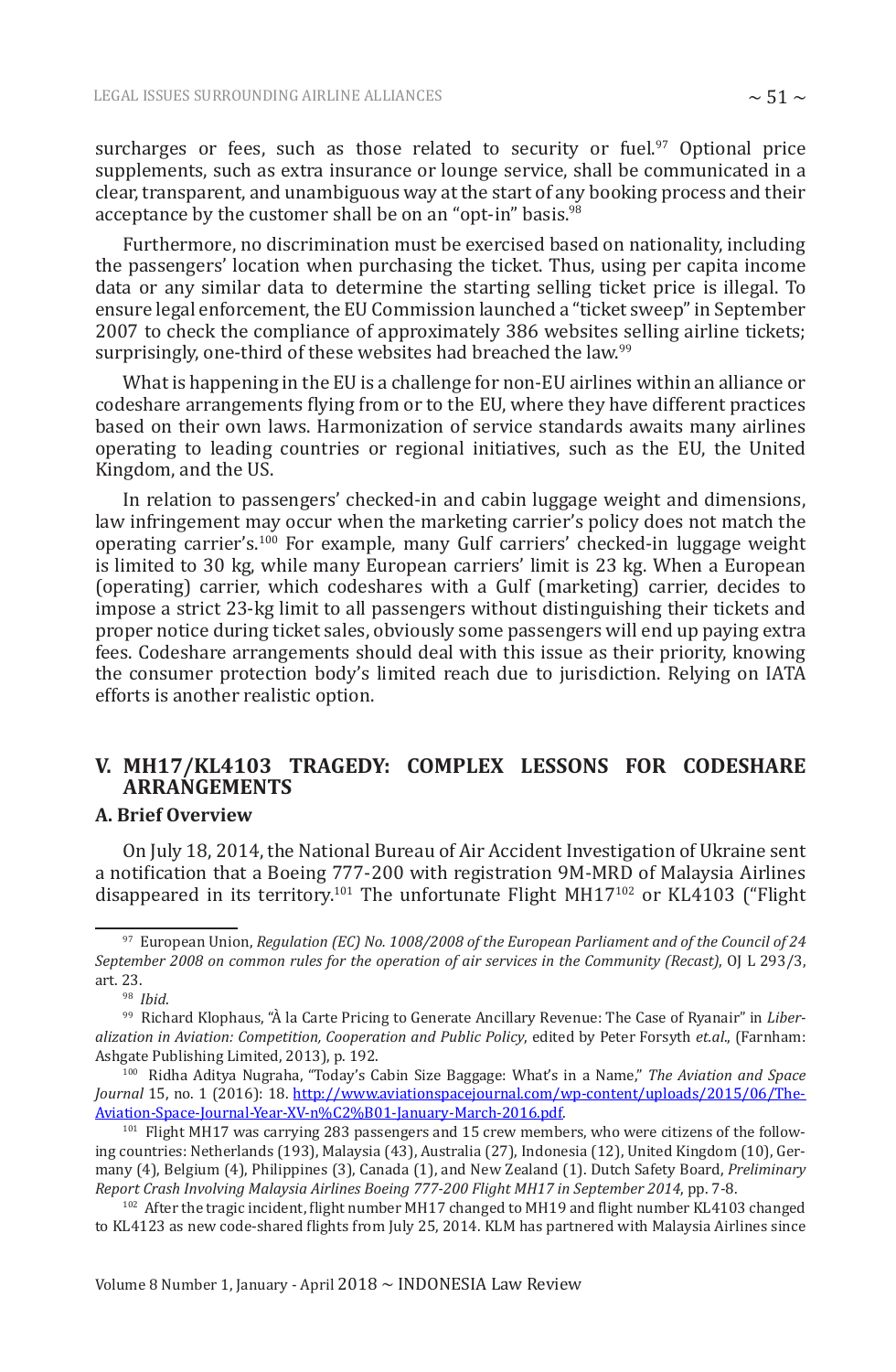MH17") crashed in eastern Ukraine during its flight from Amsterdam to Kuala Lumpur, killing all passengers on board. At the time of the incident, Flight MH17 was flying in unrestricted airspace above a restricted area,<sup>103</sup> and being under control of Air Traffic Controller (ATC) by following the route and flying at an altitude cleared by ATC.<sup>104</sup>

The route over Ukrainian airspace where the incident occurred is commonly used for Europe to Asia flights, where a different flight was on the same route at the time of the Flight MH17 incident, as were a number of other flights from other carriers in the days and weeks before.<sup>105</sup>

According to the information received from Malaysia Airlines, the crew was properly licensed and had valid medical certificates to conduct the flight.<sup>106</sup> Technical documents from Schiphol airport also mentioned that the aircraft was in airworthy condition at departure and had no known technical malfunctions.107 When the cockpit voice recorder was found and processed after the incident, no alert of aircraft system malfunctions were found.<sup>108</sup> These facts described by the Dutch Safety Board had shown that Flight MH17 was well prepared and conducted according to standard procedures.

#### **B. Complex Legal Issues Surrounding Flight MH17**

Flight MH17 was a code-shared flight between KLM and Malaysia Airlines even though both airlines were in different airline alliances; the former is a key player in SkyTeam while the latter is a member of OneWorld. KLM had acted as a marketing carrier only, while Malaysia Airlines had a greater role by acting as both marketing and operating carrier at the same time.

For those who bought their tickets via KLM, Malaysia Airlines was deemed as the operating carrier. No marketing data were shown to the public, but with 193 victims of Dutch nationals, one can assume that many of the passengers had bought their tickets via KLM, which means protecting Malaysia Airlines' interest as acting as marketing carrier for the remaining passengers if the airline would be sentenced to bear unlimited liability.

A civil suit seeking remedies could be brought by the victims' relatives before a court in several states based on the Montreal Convention, considering that both places (states) of departure and arrival ratified the Montreal Convention. Thus, neither the passengers' tickets, either one-way or return, or the nationals, would make any difference in the applicability of the Montreal Convention. The applicability was unquestionable.

As an immediate reaction, Malaysia Airlines assigned their professional caregivers and offered financial assistance of USD 5,000 to the family of each passenger and crew member as advance payment,109 and even up to USD 50,000 for Mr. Lauschet,

<sup>1998. &</sup>quot;Statement about Malaysia Airlines MH17," http://news.klm.com/incident-with-malaysia-airlinesflight-mh017-e, accessed January 18, 2018.

<sup>103</sup> Dutch Safety Board, *Preliminary Report,* p. 13.

<sup>104</sup> *Ibid.*, p. 15.

<sup>&</sup>lt;sup>105</sup> "MH17 Ukraine Plane Crash: What We Know," http://www.bbc.com/news/world-europe-28357880, accessed January 18, 2018.

<sup>106</sup> Dutch Safety Board, *Preliminary Report,* p. 16.

<sup>107</sup> *Ibid*.

<sup>108</sup> *Ibid*., p. 19.

<sup>109</sup> Gregory Wallace, Michael Tarson and Charles Riley, "Malaysia Airlines' \$5,000 Payment is Just the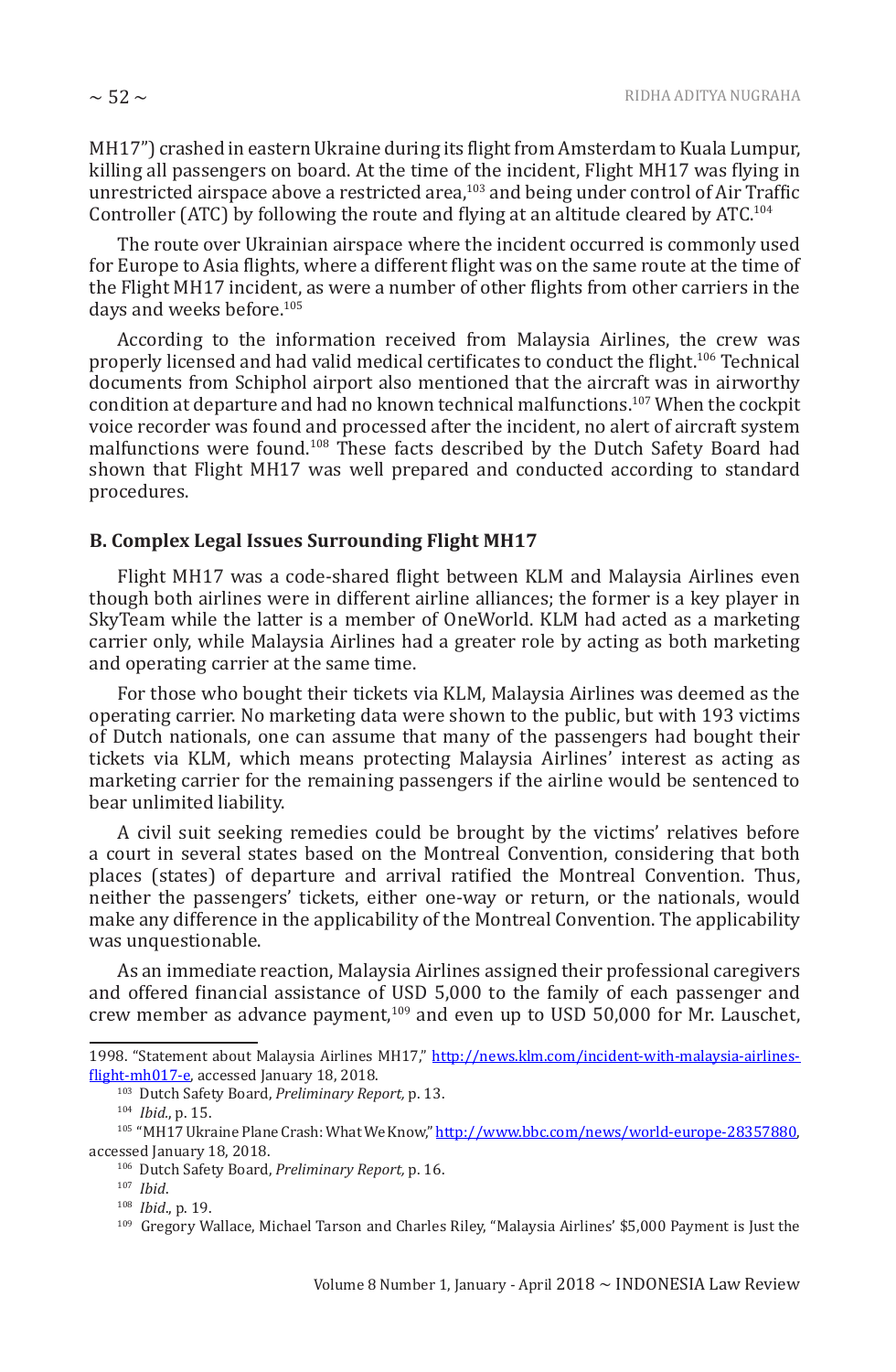an Australian whose wife died in the accident.110 To ensure the families' immediate economic needs, Malaysia Airlines appointed Citibank for the logistical arrangements for fund transfers.<sup>111</sup> This initiative shall not be deemed as a final payment nor will affect the victims' families' right to claim compensation at a latter stage; however, they shall be calculated as part of the final compensation.

In questioning whether Malaysia Airlines had taken all necessary measures to protect its passengers, we can note that MH17's flight plan over Ukrainian airspace was approved by Eurocontrol. The latter, as the air navigation service provider for Europe, was solely responsible for determining civil (commercial) aircraft flight paths over European airspace. Indeed, Malaysia Airlines did not fly nor request to fly above an area around the Crimean Peninsula after ICAO identified the area as dangerous that year.112 However, a strong argument could also be delivered as to why the airline did not take the initiative to avoid the entire Ukrainian and surrounding airspace to guarantee safety.

Unquestionably, flight efficiency was a factor influenced by high oil prices in 2014, and flying over Ukrainian airspace was "attractive," including for the unfortunate Flight MH17, which was accused of choosing the route based on cost-saving priority.<sup>113</sup> If commercial consideration overrides safety, then today's aviation business is in jeopardy.



malaysia <sup>1</sup>

Picture I European Area Avoided by Malaysia Airlines After the Flight MH17 Crash<sup>114</sup>

Beginning," http://money.cnn.com/2014/03/25/news/malaysia-airlines-compensation/index.html, accessed January 18, 2018.

<sup>110</sup> Sarah Carty, "Australian Family of MH17 Victim Says Malaysia Airlines is Demanding Tax Returns, Payslips, and Other Documents before It Will Pay Compensation," http://www.dailymail.co.uk/news/article-3005907/Australian-family-MH17-victim-says-Malaysia-Airlines-demanding-tax-returns-payslipsdocuments-pay-compensation.html, accessed January 18, 2018.

<sup>111</sup> "MH17: MAS Ready to Provide Financial Assistance to Families or Passengers," http://www.thesundaily.my/news/1119894, accessed January 19, 2018.

<sup>112</sup> "Obama, MH17 Disaster 'An Outrage of Unspeakable Proportions' - As It Happened," https://www. theguardian.com/world/2014/jul/18/malaysia-airlines-crash-flight-recorder-found-as-anger-at-russiamounts-live-updates, accessed January 19, 2018.

<sup>113</sup> Tim Barlass, "Malaysia Airlines MH17 Class Action Filed Ahead of Sunday's Anniversary Deadline," http://www.smh.com.au/nsw/malaysia-airlines-mh17-class-action-filed-ahead-of-sundays-anniversarydeadline-20160712-gq466v.html, accessed January 19, 2018.

<sup>114</sup> The map shows Malaysia Airlines avoids Ukrainian airspace entirely, thus flying south over Turkey. "Current Status on Malaysia Airlines' Flight Routes to Europe," http://www.malaysiaairlines.com/content/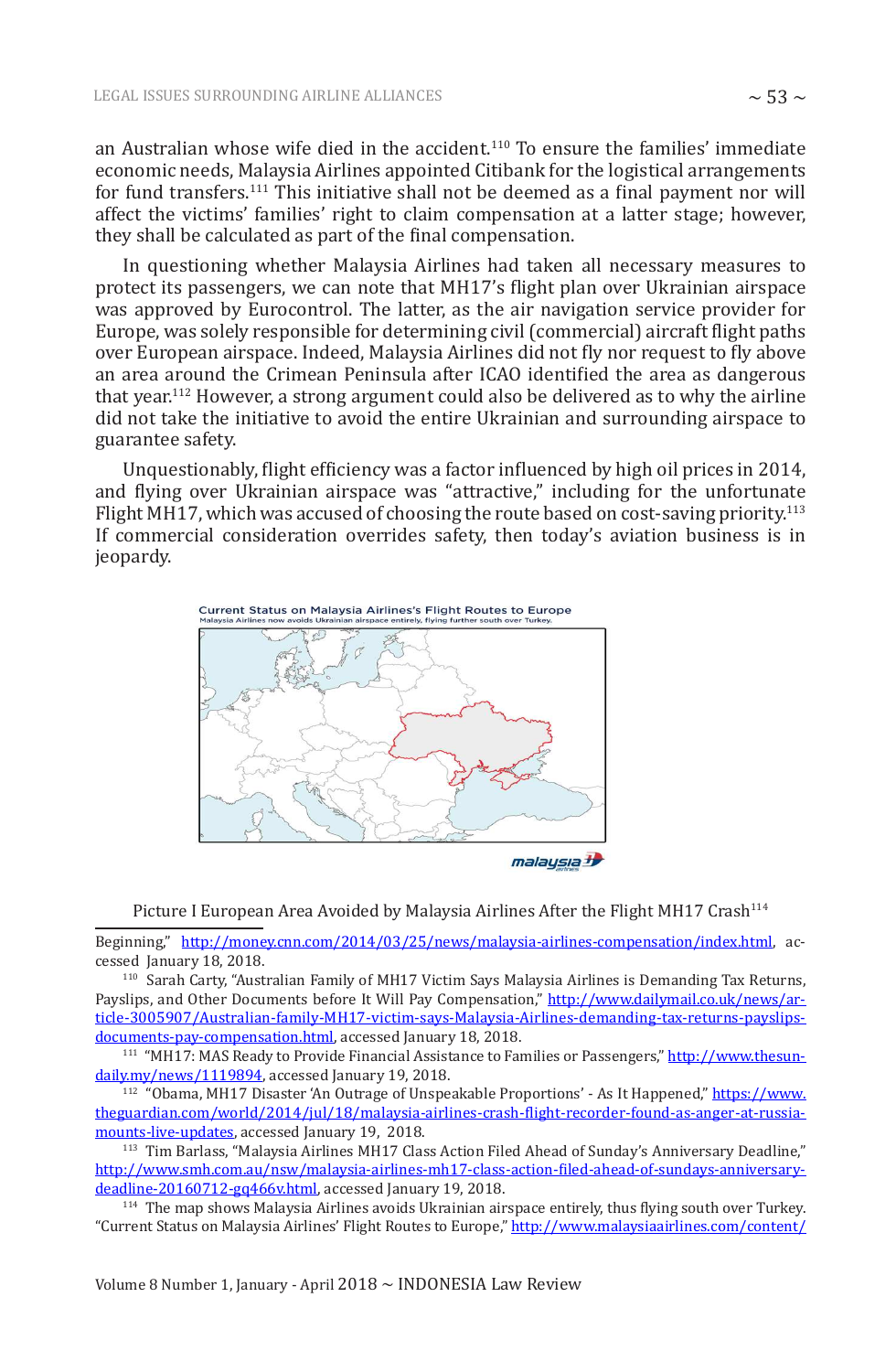In terms of whether the Montreal Convention limits were breached by Flight MH17, it depends on a court's view and decision whether the crash "was not due to the negligence or other wrongful act or omission of the carrier or its servants or agents." In other words, the court must decide whether a negligent or wrongful act occurred within Malaysia Airlines's flight plan conducted with reliance on ICAO's policy over the Ukrainian airspace. At the time, the world knew that the entire Ukrainian airspace and its surroundings were a war zone, but the range of ballistic missiles and other technical details were not mentioned.

Airlines adopted different approaches; for example, British Airways and Qantas stopped flights over the region, while Air France-KLM, Lufthansa, Malaysia Airlines, and some others continued to fly this route "with caution."<sup>115</sup> The Ukrainian Government had reported on July 14 and 16, 2014 that its military aircraft had been shot down over eastern Ukraine using powerful surface-to-air missile systems capable of reaching the same altitudes of civil aircraft.116 Thus, a strong argument of negligence or wrongful act appears knowing that Malaysia Airlines and KLM did not follow British Airways and Qantas precautions, which were proven to save their passengers' lives.

Obviously, the downing of Malaysia Airlines Flight MH17 has triggered a multimillion-dollar question. The fierce fight between the airlines and passengers' relatives is still ongoing, from choosing the right jurisdiction and forum for filing the case until questioning administrative issues such as the passengers' personal and financial documents to determine the appropriate compensation amount. Malaysia Airlines has been sued in Australia, before the New South Wales Supreme Court, following an unjust compensation amount that was less than half of the Montreal Convention limit.<sup>117</sup>

Two years after the incident, regarding the time limit given to file a lawsuit, a lawyer representing Dutch victims is understood to have struck an agreement for most of the victims; so far, no details have been revealed due to a confidentiality agreement.<sup>118</sup> The victims' relatives had faced difficult times in the early days when the airline's insurers were taking advantage of Dutch law to offer extremely limited compensation, which was only enough to cover "funeral costs."<sup>119</sup> Additionally, Prof. Mendes de Leon doubts if the Flight MH17 compensation agreement will set up a precedent by paying damages for psychological trauma,<sup>120</sup> as sought by some of the victims' relatives.

dam/malaysia-airlines/mas/master/english/images/DarkSite/mh17\_euflightstatus.png, accessed 19 January 2018.

<sup>115</sup> David Hodgkinson, "The Loss of Flight MH17: How Much Compensation - and Who Pays?," http:// theconversation.com/the-loss-of-flight-mh17-how-much-compensation-and-who-pays-29818, accessed 19 **January 2018**.

<sup>116</sup> "Malaysia Airlines MH17 Class Action," https://www.shine.com.au/service/class-actions/malaysiaairlines-mh17-class-action/, accessed 19 January 2018.

<sup>117</sup> "MH17 Aussie Passenger's Son Sues MAS, Claims Compensation Didn't Follow Convention," http:// www.themalaymailonline.com/malaysia/article/mh17-aussie-passengers-son-sues-mas-claims-compensation-didnt-follow-conven, accessed 19 January 2018.

<sup>118</sup> "Malaysia Airlines Strikes Compensation Deal with Families after Flight MH17 Shot Down," http:// www.express.co.uk/news/world/690460/Malaysia-Airlines-strikes-compensation-deal-with-familiesafter-flight-MH17-shot-down, accessed January 19, 2018.

119 Rachel Middleton, "MH17: Malaysia Airlines' Compensation Offers to Victims' Families 'Almost Offensive' Says Lawyer," http://www.ibtimes.co.uk/mh17-malaysia-airlines-compensation-offers-victimsfamilies-almost-offensive-says-lawyer-1555696, accessed January 19, 2018.

<sup>120</sup> "MH17 Families Rearing to Take Legal Action to Get Compensation on Second Anniversary," http:// indianexpress.com/article/world/world-news/mh17-families-rearing-to-take-legal-action-to-get-com-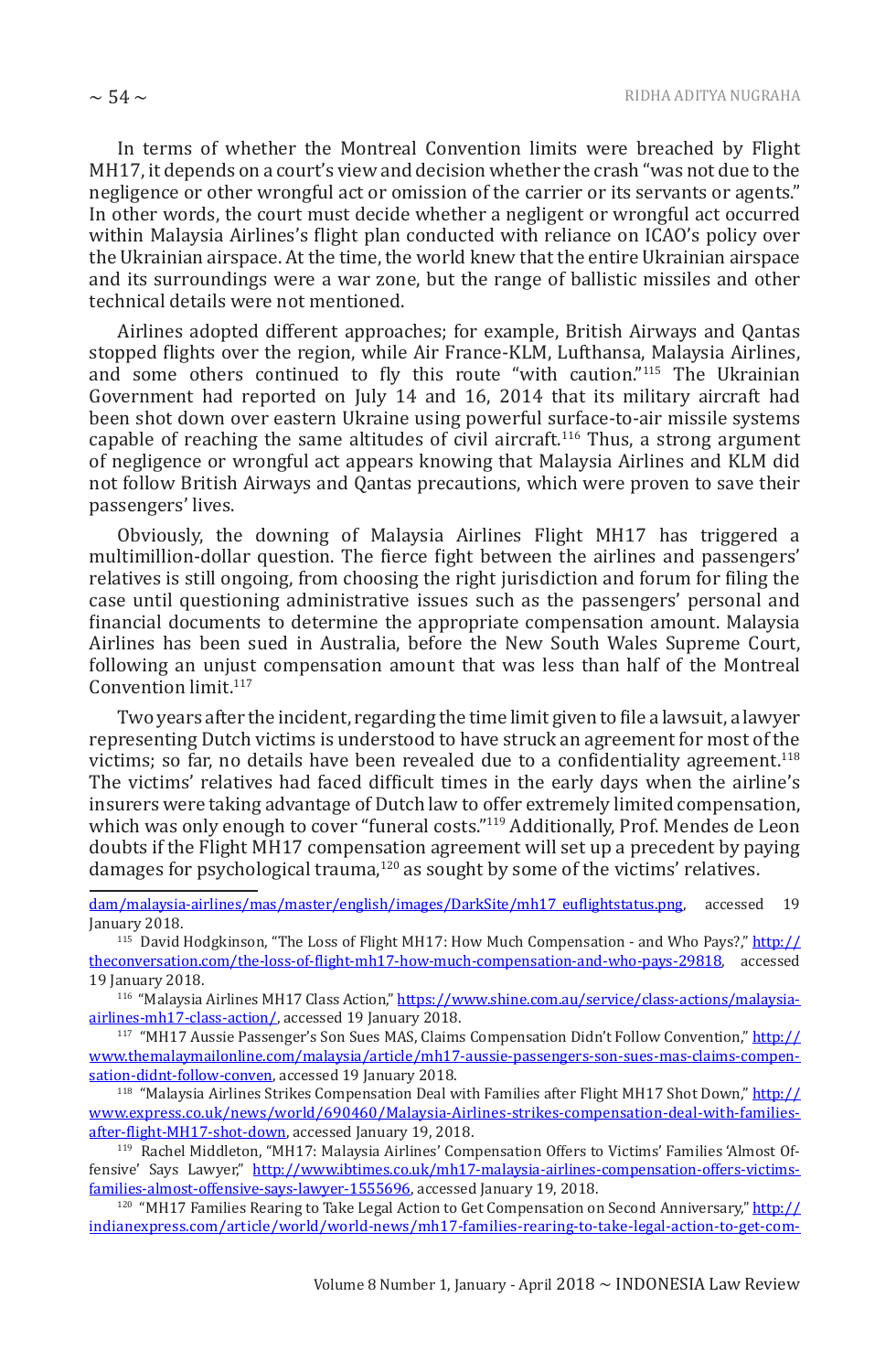In May 2016, five Australian families filed before the European Court of Human Rights a USD 7.2 million<sup>121</sup> lawsuit against Russia for each relative killed in the plane crash; this lawsuit was probably inspired by some cases where states were paying an *ex gratia* compensation while formally denying legal liability and responsibility. El Al Flight 402 (1955), Aerolinee Itavia Flight 870 (Ustica Disaster, 1980), Iranian Civil Airline Flight 655 (1988), and Siberia Airlines Flight 1812 (2001) are several examples where states welcomed this form of compensation.<sup>122</sup> The case of PanAm Flight 103 (Lockerbie Bombing, 1988), where Libya admitted responsibility for the incident, opened the path to compensation for the victims' families. In the Flight MH17 case, Russia neglected its responsibility in May 2016 and stated the claims should be addressed to Ukraine.<sup>123</sup>

A fight also occurred between the code-shared partners and their insurers as to whether all losses and obligations would be covered under all-risk or war-risk insurance. Definitely, Malaysia Airlines' financial problems in 2015 would not relieve the airline of its liabilities by shifting them to KLM. As the (legal) codeshare partner, KLM is potentially jointly held liable for a certain amount of compensation borne by Malaysia Airlines.

Finally, the Flight MH17 case is highly complex because it involves states and belligerents. Again, the doctrine of state responsibility is contested. The case has shown a situation where Ukraine and the pro-independence militia were backed up by Russia's failure to implement Article 3bis of the Chicago Convention<sup>124</sup> to prevent either their armies or belligerents from using weapons against civil aircraft in flight. Russia and Ukraine are blaming each other to waive the responsibility and avoid paying the compensation, which reflects a disaster for the passengers' relatives to file claims before the two countries' courts.

#### **C. Rights of Indonesian Victims' Families**

Twelve Indonesian nationals lost their lives in the Flight MH17 tragedy. No precise amount nor any progress on the settlement has been disclosed to the public due to high respect for privacy. At the time of the incident, Indonesia had not ratified the Montreal Convention and had ratified only the Warsaw Convention; assuming that some passengers had booked the ticket with Jakarta as the final destination in a single purchase will end up with determining the applicable convention. However, this fact will not have any impact on the passengers' relatives' rights to claim compensation.

The main questions are whether the Indonesian relatives shall receive the maximum compensation amount or even far beyond it, and whether they will be informed on how the compensation is calculated. Under the Montreal Convention, 113,100 SDRs or more are not given instantly; the relative must prove the position of the victim to determine the fair compensation amount. For instance, a breadwinner should be "valued" more than an infant based on family dependency.

pensation-on-second-anniversary-2913347/, accessed January 19, 2018.

<sup>&</sup>lt;sup>121</sup> "Five Australian Families of MH17 Victims File ECHR Lawsuit Against Russia," http://sputniknews. com/asia/20160521/1040023109/australia-lawsuit-russia-mh17.html, accessed January 19, 2018.

<sup>122</sup> Marieke de Hoon *et.al* (eds.), *Legal Remedies for Downing Flight MH17*, Public International Law & Policy Group and VU Amsterdam White Paper, pp. 15-23.

<sup>&</sup>lt;sup>123</sup> "No Legal Proof of Russia's Responsibility in MH17 Plane Crash," http://sputniknews.com/politics/20160525/1040196602/mh17-crash-russian-responsibility.html, accessed January 19, 2018.

<sup>124</sup> *Convention on International Civil Aviation* done at Chicago on December 7, 1944.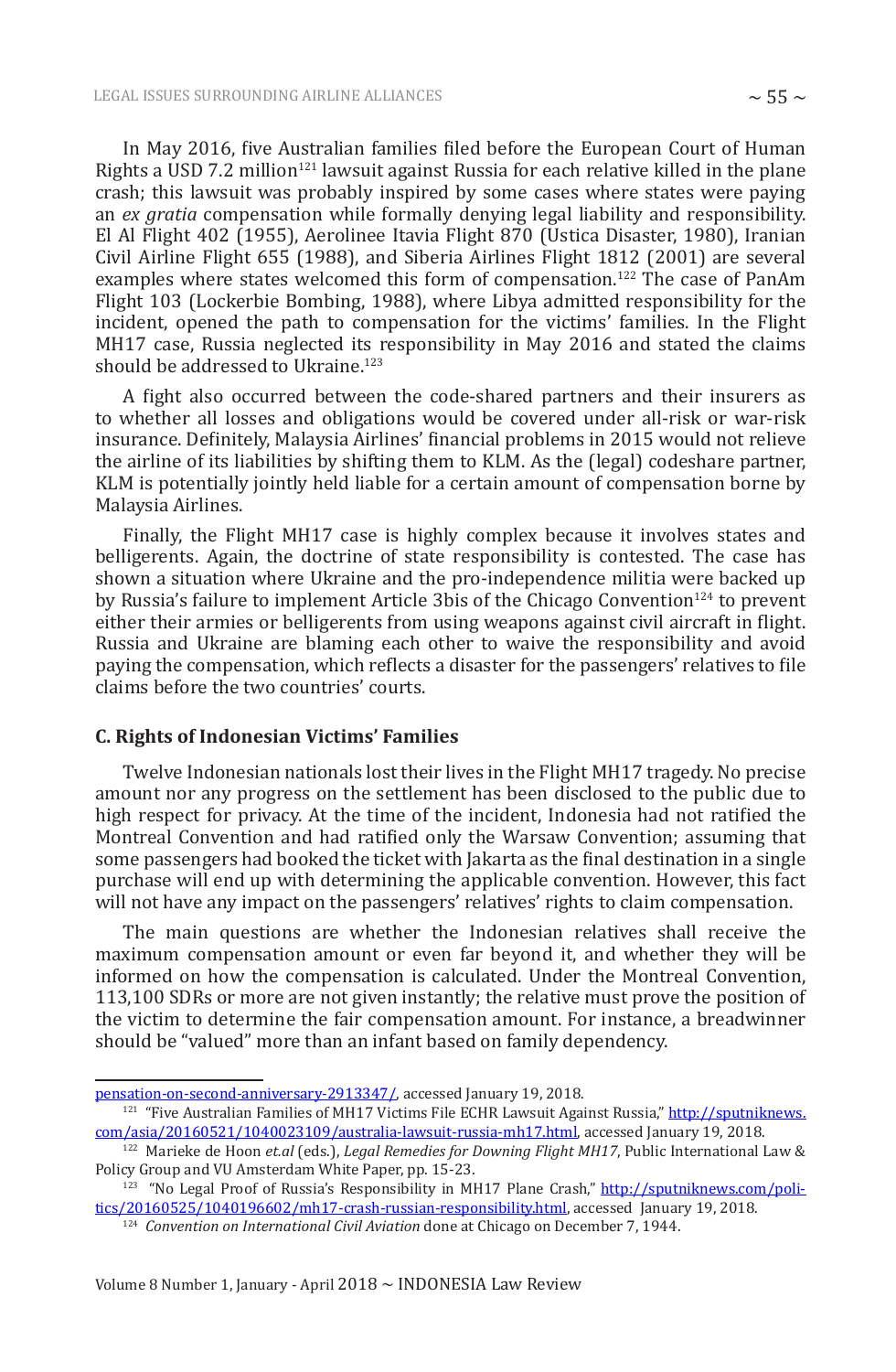Filing the claim at the right forum is difficult for the Indonesian relatives. Considering the complexity and highly politicized Flight MH17 case, joining the existing Australian or Dutch class action in a foreign court could be the best option. When the result is not as expected, the relatives can still seek justice before an Indonesian court.

The relatives could learn from the AirAsia Flight QZ8501 compensation payment, where the airline decided to use the Indonesian Regulation No. 77 Year 2011125 as reference instead of the Warsaw Convention in an accident on an international flight. The reason for this decision was the much smaller amount offered by the Warsaw Convention; at one point, this issue raise a question on Indonesian legal chauvinism imposed on international flights.

# **VI. INSIGHTS FOR INDONESIAN AND ASEAN AIRLINES**

#### **A. Legal Challenges faced by Indonesian Airlines**

Currently, only the Indonesian flag carrier, Garuda Indonesia, has joined an airline alliance. SkyTeam is chosen due to strong commercial considerations for market connections and also a long history between Indonesia and the Netherlands. So, far, the Jakarta–Amsterdam route is one of the favorite destinations for Indonesian tourists traveling to Europe. Thus, Garuda Indonesia is planning to expand its world networks via Schiphol, the SkyTeam alliance's main base airport, as its global hub in Europe.

To express the alliance, code-shared arrangements are being conducted by Garuda Indonesia with other SkyTeam member airlines and non-members. With this scheme, booking a ticket from Jakarta to Dublin or Athens is easy with a few clicks on the airline's website. This results to more passengers and less operational costs, and consequently more income. Apparently, this could save a large amount of capital expenditure for market expansion, enabling the airline to strengthen domestic flights within the archipelago.

However, having seen what happened with Malaysia Airlines Flight MH17, Garuda Indonesia must also be aware of codeshare arrangements' legal implications. As a marketing carrier, the airline could be trapped within its code-shared flights operated by the other airline(s) designating its code; for example, when the code is designated in a flight between two points where both countries have ratified the Montreal Convention. Before May 19, 2017, Indonesia had ratified the Warsaw Convention only. Prior to that time, the worst-case scenario would be when an accident occurred and a court decided that Garuda Indonesia, as marketing carrier, should pay a joint compensation according to the Montreal Convention limits. In other words, the Indonesian flag carrier was (virtually) flying within two liability regimes, namely, the original Warsaw Convention and the Montreal Convention, which is an unfavorable situation for the insurance industry.

The rise of Lion Group, consisting of Lion Air and Batik Air, is also interesting to discuss. With the group's FDI in Malaysia and Thailand, specifically in Malindo Air and Thai Lion, both airlines' operations will add more flight connectivity to Indonesia. Thailand ratified the Montreal Convention in October 2017. Prior to that time,

<sup>125</sup> Indonesia, *Peraturan Menteri Perhubungan tentang Tanggung Jawab Pengangkut Angkutan Udara (Minister of Transportation Regulation regarding Airline Responsibility)*, Permenhub No. 77 Tahun 2011, BNRI No. 486 Tahun 2011 (Minister Regulation No. 77 Year 2011, SG No. 486 Year 2011).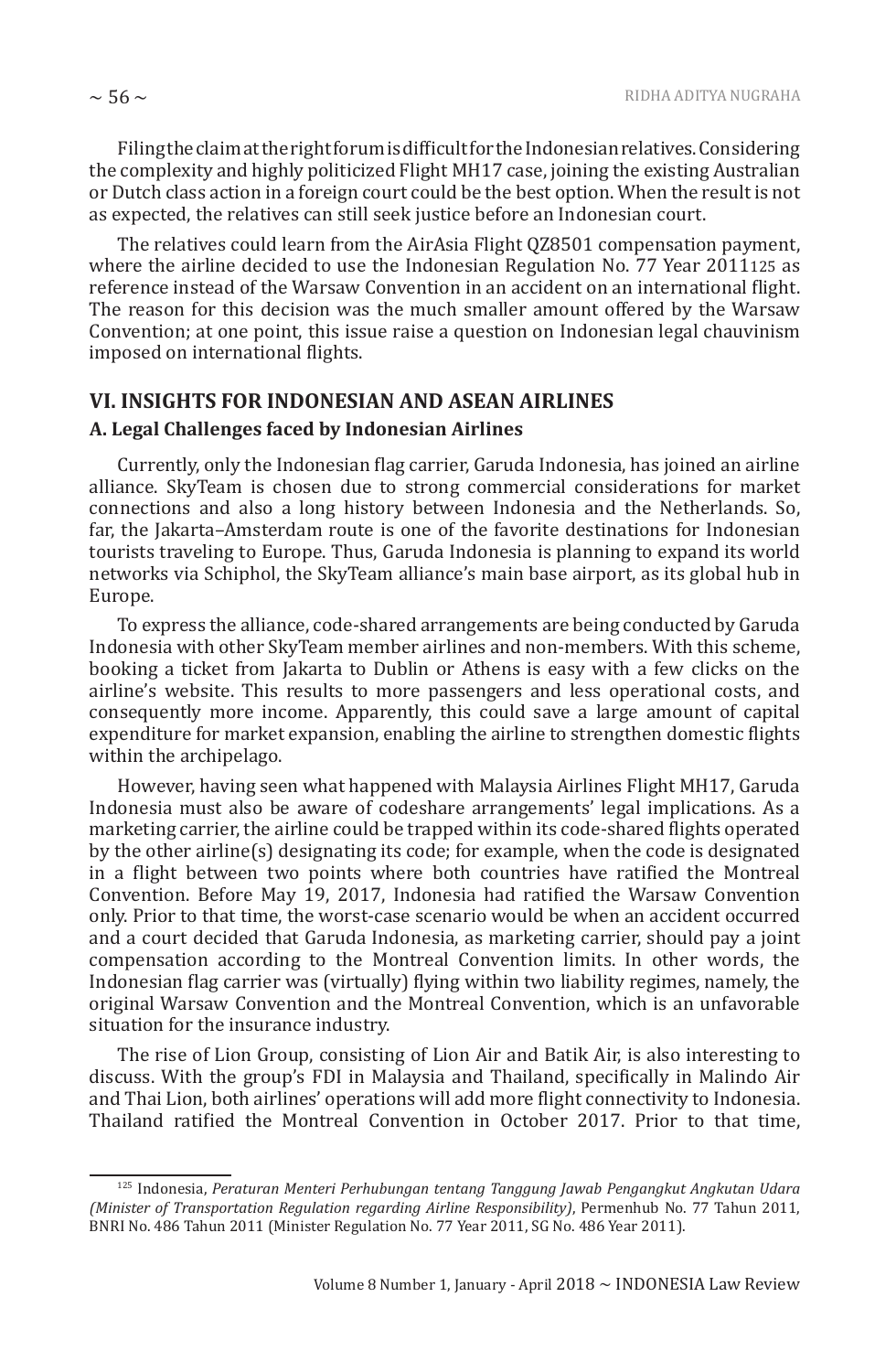Thailand had not ratified the Warsaw and Montreal Conventions,<sup>126</sup> while Malaysia had ratified the Montreal Convention. In relation to the Indonesian status, the Jakartabased airline group used to deal with different liability legal regimes for any case that occurred on international flights, specifically intra-ASEAN flights.

Batik Air, operating as a full-service airline, has the potential to take the codeshared model for its long-haul expansion by flying to several points in the region. When it happens and code-shared arrangements are commercially favorable, Batik Air must choose its partner carefully by determining whether to be the operating or marketing carrier, considering the destination points' liability regimes, and paying close attention to safety records.

The burden now lies within Garuda Indonesia, which means calculating their global expansion plan through airline alliance and code-shared arrangements with legal risks. Learning from the Flight MH17 case, the Indonesian flag carrier must have the courage to withdraw from its code-shared arrangements with its partners who fail to maintain a high level of safety, such as flying above conflict zones and its surroundings for the sake of efficiency.

Consumer protection must also not be forgotten, such as harmonization of luggage policy and maintaining passengers' data protection and privacy. Indonesian passengers seem to not have much concern toward these issues, but European and American passengers do. Definitely, dispute on these matters at a foreign court must be prevented at all costs.

#### **B. ASEAN Level**

Following the enactment of the open skies policy under the ASEAN Single Aviation Market<sup>127</sup> in 2015, the increase of intra-ASEAN flights is only a matter of time. A question arises whether this will be followed by harmonization of the liability regime within the member states; in this case, ratification of the Montreal Convention. Four or almost half of the ASEAN member states, namely, Brunei Darussalam, Laos, Myanmar, and Vietnam, have not ratified the Montreal Convention. Obviously, a standard is needed to encourage more code-shared arrangements among the member states in light of pan-ASEAN airline vision.

Establishing airline alliances and code-shared arrangements among the member states' airlines could boost regional development. However, some airlines whose governments have ratified the Montreal Convention could be reluctant to arrange code-share flights with others that are not at operating under the same rules. They may be afraid that their nationals are being less protected.

The existence of airline alliances and code-shared arrangements has underlined the urgency of establishing an independent ASEAN aviation body not only to deal with safety issues but also to protect the member states' airlines through guidelines

<sup>126</sup> Ridha Aditya Nugraha and Lalin Kovudhikulrungsri, "Aviation Legal Issues in Indonesia and Thailand: Towards Better Passengers' Rights in ASEAN," *Indonesia Law Review* 7*,* no. 1 (2017): 40. doi: http:// dx.doi.org/10.15742/ilrev.v7n1.290.

<sup>&</sup>lt;sup>127</sup> The ASEAN Open Skies Policy came into effect on January 1, 2015. The policy, which is also known as the ASEAN Single Aviation Market, is intended to increase regional and domestic connectivity by allowing airlines from ASEAN member states to fly freely throughout the region via the liberalization of air services under a single and unified air transportation market. The  $8<sup>th</sup>$  and  $9<sup>th</sup>$  Freedom of the Air or cabotage are still prohibited in the ASEAN; at the moment, up to the 5th Freedom of the Air is allowed for the member states' airlines.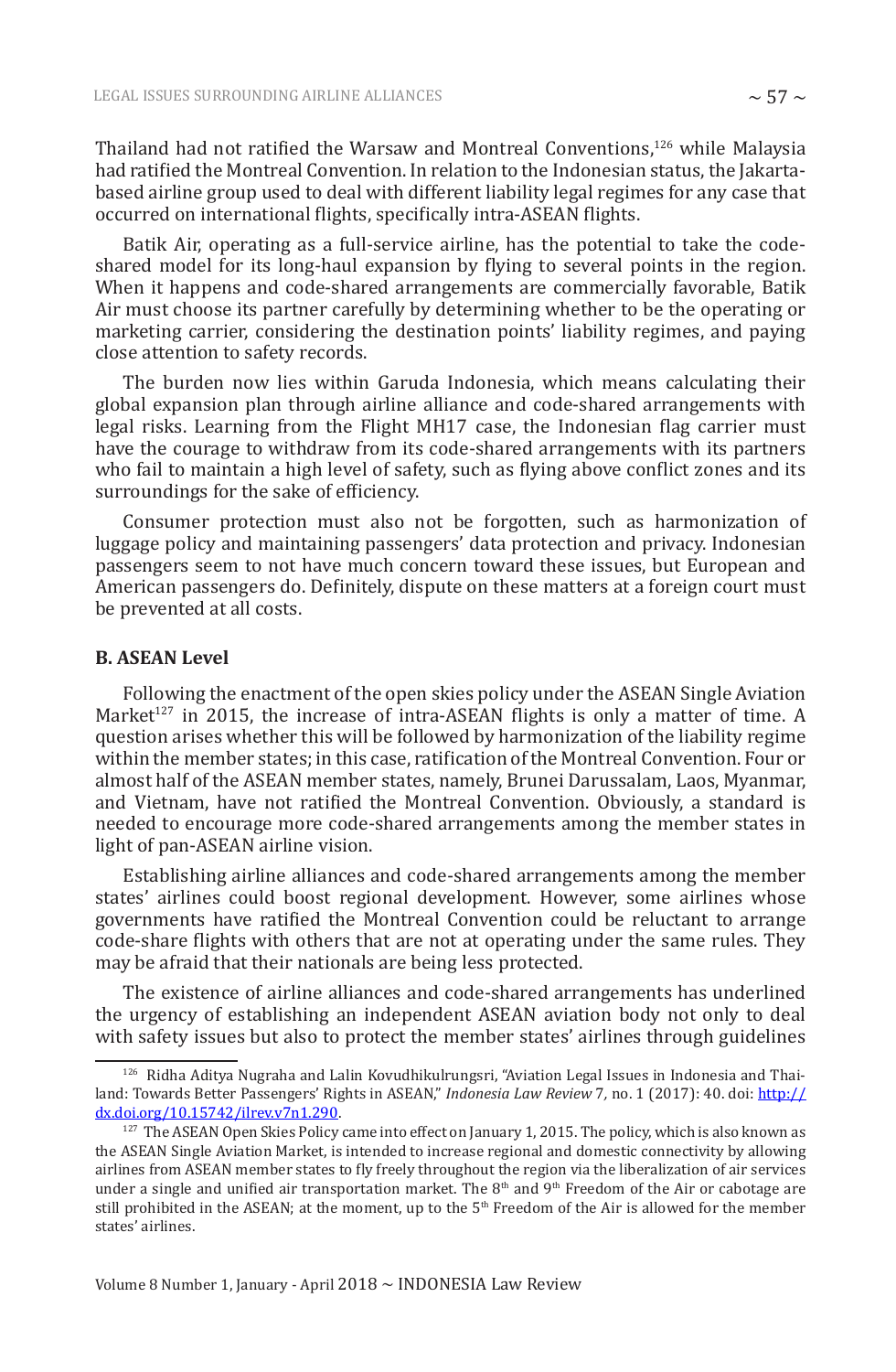The new established ASEAN aviation body could initiate anti-competition immunities, such as those in the US, for code-shared arrangements among its members' airlines as long it benefits the member states' development. Finally, this body could take the initiative to secure member states' bilateral and multilateral agreements when opening new code-shared flight(s); and also initiate the ratification of the Montreal Convention among all member states even though it is not an easy task.

## **VII. CONCLUDING REMARKS AND THE WAY FORWARD**

Airline alliances have become the current business trend in response to the liberalization and rapid growth of the airline industry. When open skies were enacted in more regions, some niche airlines found an opportunity to conduct deeper cooperation through cross-border mergers and takeovers. However, national ownership restrictions, which vary among states, have limited the possibilities of the latter. Airlines have been looking for the most promising business model and currently, code-shared arrangements seem to have been deemed the best recourse, which are also characterized as "virtual mergers" due to their ability to circumvent restrictive bilateral agreements and national laws.

Code-shared arrangements have broad legal implications. The current liability regime, both under the Montreal and the Warsaw Conventions, as amended by the Guadalajara Convention, facilitates this business model by defining the marketing (contracting) carrier and operating (actual) carrier. Each has its own limits of liability, which vary according to their role, including whether willful misconduct, negligence, or wrongful act has occurred, which could trigger unlimited liability. The other legal implications are the potential of infringing competition and consumer protection laws through code-shared arrangements given their dominant positions. Even current bilateral or multilateral agreements could be in jeopardy when a new code-shared flight exceeds one state's maximum traffic volume.

The tragic Flight MH17 case is a perfect example of code-shared arrangement legal implications. The Warsaw–Montreal regime must face the complexity of the doctrine of state responsibility, placing more burden on the victims' relatives for claiming compensation. Further explanation of "negligence or wrongful act" is also contested as to whether flying above conflict zones, although above certain recommended or designated altitudes, falls within that definition. Safety issues in today's airline business are at stake under the name of flight efficiency.

With the rapid growth of the aviation industry in Indonesia, joining an airline alliance or arranging code-shared flights, either with ASEAN member states' airlines or world niche airlines, could become an interesting option for Indonesian airlines to maximize their networks. However, this commercial strategy potentially poses more legal threats. Indonesian airlines must be cautious by choosing the right strategy either as a marketing or operating carrier. Legal consideration must be as important as commercial considerations. Firm action toward code-shared partners who set aside safety issues must be quickly taken, such as withdrawing from the partnership. Otherwise, Indonesian airlines' money and energy would be spent on paying compensation instead of expanding its business, as in the case of Malaysia Airlines.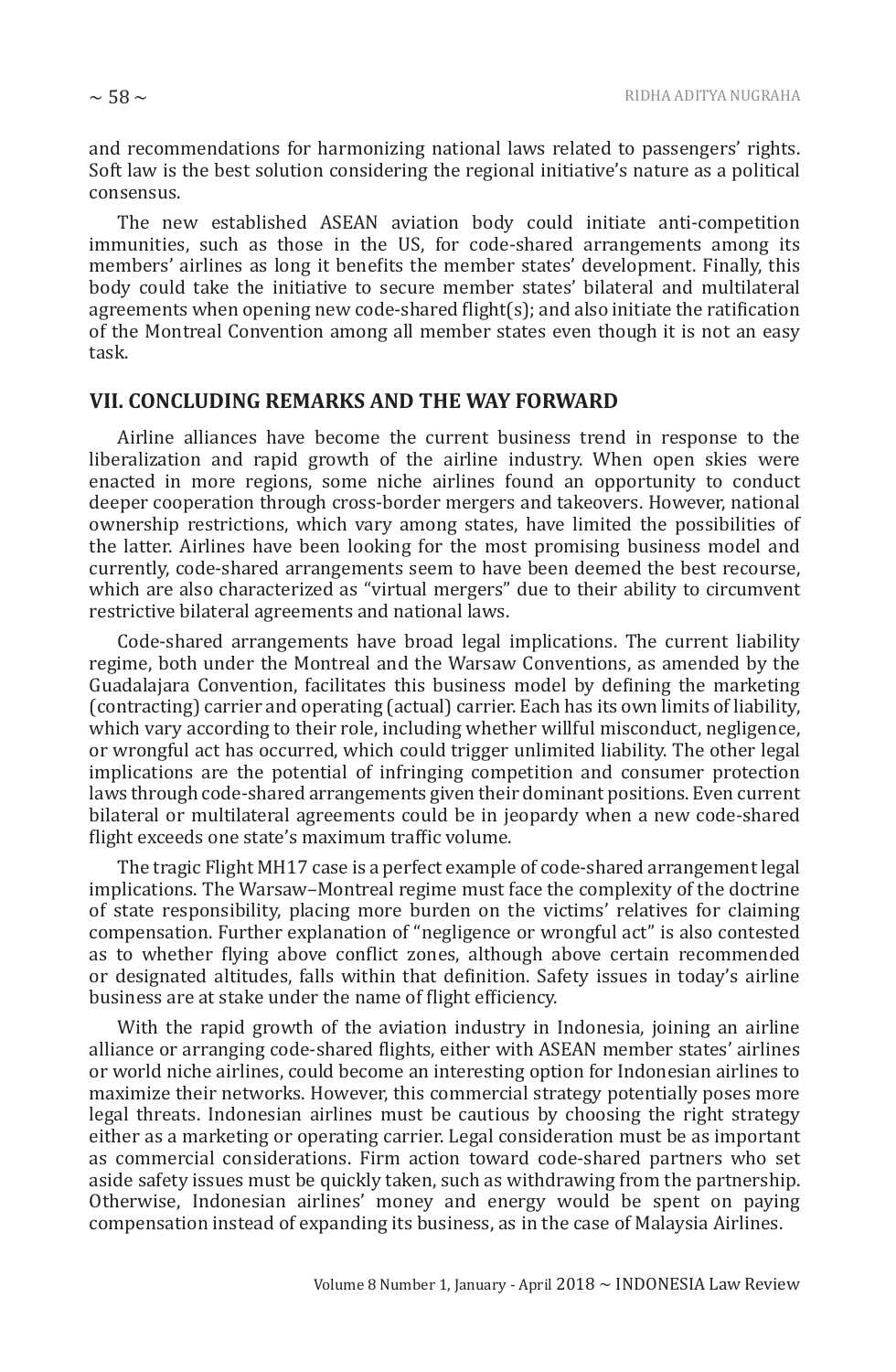#### **Bibliography**

#### **Legal Documents**

- Australia. *Air Transport Agreement between the Government of Australia and the Government of the People's Republic of China relating to Air Services* (2004).
- European Union. *Regulation (EC) No. 1008/2008 of the European Parliament and of the Council of 24 September 2008 on common rules for the operation of air services in the Community (Recast)*. OJ L 293/3.
- Indonesia. *Air Transport Agreement between the Government of Australia and the Government of the Government of the Republic of Indonesia relating to Air Services* (2013).
- –––. *Peraturan Menteri Perhubungan tentang Tanggung Jawab Pengangkut Angkutan Udara* (*Minister of Transportation Regulation regarding Airline Responsibility*). Permenhub No. 77 Tahun 2011, BNRI No. 486 Tahun 2011 (Minister Regulation No. 77 Year 2011, SG No. 486 Year 2011).
- *Additional Protocol Nos. 1, 2, 3, and 4 to Amend Convention for the Unification of Certain Rules Relating to International Carriage by Air signed at Warsaw on 12 October 1929, as Amended by the Protocol done at The Hague on 28 September 1955.* Montreal, 25 September 1975.
- *Convention for the Unification of Certain Rules for International Carriage by Air.*  Montreal, 28 May 1999. *United Nations Treaty Series*. Vol 2242. No. 33917.
- *Convention for the Unification of Certain Rules Relating to International Carriage by Air*. Warsaw, 12 October 1929.
- *Convention on International Civil Aviation.* Chicago, 7 December 1944.
- *Convention Supplementary to the Warsaw Convention for the Unification of Certain Rules Relating to International Carriage by Air Performed by a Person other than the Contracting Carrier*. Guadalajara, 18 September 1961.
- *Protocol to Amend the Convention for the Unification to Certain Rules Relating to International Carriage by Air*. The Hague, 28 September 1955.
- United States Supreme Court. *Air France v. Saks* (1985), 470 U.S. 392.
- United States, Southern District of New York District Court. *Chutter v. KLM Royal Dutch Airlines & Allied Aviation Services International Corporation* (1955).
- United States, District Court of Minnesota. *Viktoriya Shirbokova v. CSA Czech Airlines, Inc.* (2004) *Civil File No. 04-641.*

#### **Books**

- Forsyth, Peter *et.al*., eds.. *Liberalization in Aviation: Competition, Cooperation and Public Policy*. Farnham: Ashgate Publishing Limited, 2013.
- Dempsey, Paul Stephen. *European Aviation Law*. The Hague: Kluwer Law International, 2004.
- Diederiks-Verschoor, I.H.Ph. *An Introduction to Air Law*. Deventer: Kluwer Law and Taxation Publishers, 1991.
- Wassenbergh, H. *Principles and Practices in Air Transport Regulation*. Paris: Les Presses IATA, 1993.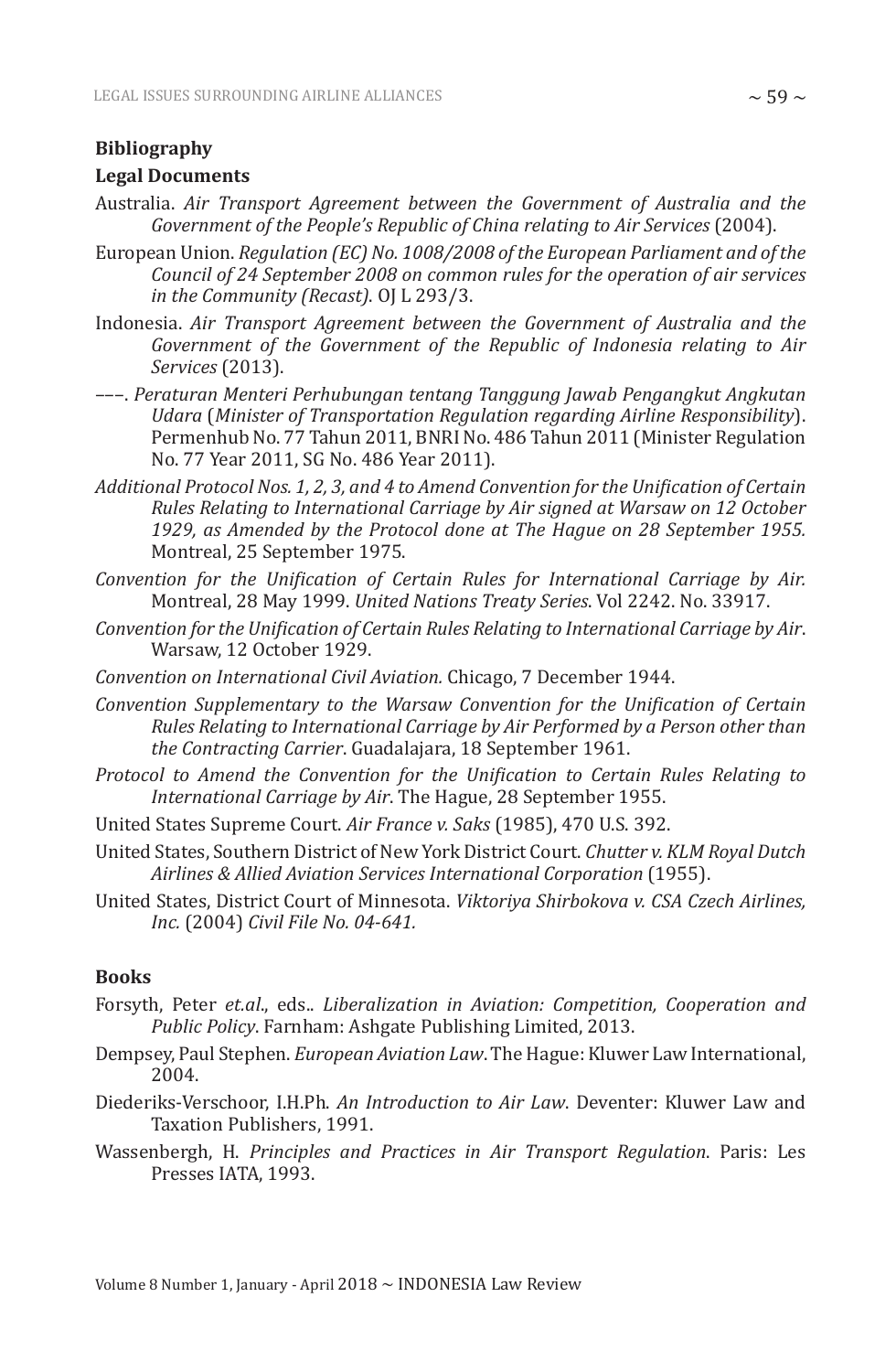## **Articles**

- Abeyratne, Ruwantissa. "ASEAN Single Aviation Market and Indonesia Can It Keep Up with the Giants?." *Indonesia Law Review Vol. IV No. 2* (2014): 163-175. doi: http://dx.doi.org/10.15742/ilrev.v4n2.87.
- Brueckner, Jan K. and Eric Pels. "European Airline Mergers, Alliance Consolidation, and Consumer Welfare." *Journal of Air Transport Management* 11 (2005): 27- 41. doi: http://dx.doi.org/10.1016/j.jairtraman.2004.11.008.
- Chia-Jui Hsu and Yu-Chun Chang. "The Influences of Airline Ownership Rules on Aviation Policies and Carriers Strategies." *Proceedings of the Eastern Asia Society for Transportation Studies Vol. V* (2005): 558-560.
- Chiavarelli, Emilia. "Code-sharing: An Approach to the Open Skies Concept?." *Annals of Air and Space Law Vol. XX Issue I* (1995): 198, 203.
- Günther, Klaus. "Legal Implications of Code-Sharing Services A German Perspective." *Air & Space Law Vol. XXII No. 1* (1997): 8-12.
- Haanappel, Peter P.C. "Airline Challenges: Mergers, Take-Overs, Alliances and Franchises." *Annals of Air and Space Law Vol. XX Issue I* (1995): 179
- Harris, H.S. and E. Kirban. "Antitrust Implications of International Code-sharing Alliances." *Air & Space Law Vol. XXIII* (1998): 166-176.
- Li, Michael Z.F. "Distinct Features of Lasting and non-Lasting Airline Alliances." *Journal of Air Transport Management* 6, no. 2 (2000): 65-73. doi: http://dx.doi. org/10.1016/S0969-6997(99)00024-1.
- Milde, Michael. "The Warsaw System of Liability in International Carriage by Air: History, Merits and Flaws and the New "non-Warsaw" Convention of 28 May 1999." *Annals of Air and Space Law Vol. XXIV* (1999): 155-186.
- Nugraha, Ridha Aditya. "Today's Cabin Size Baggage: What's in a Name." *The Aviation and Space Journal* XV, no. 1 (2016): 18. http://www.aviationspacejournal. com/wp-content/uploads/2015/06/The-Aviation-Space-Journal-Year-XVn%C2%B01-January-March-2016.pdf.
- Nugraha, Ridha Aditya and Lalin Kovudhikulrungsri. "Aviation Legal Issues in Indonesia and Thailand: Towards Better Passengers' Rights in ASEAN." *Indonesia Law Review* 7, no. 1 (2017): 23-48. doi: http://dx.doi.org/10.15742/ilrev.v7n1.290.
- Tiwari, Sivakant and Warren B. Chik. "Legal Implications of Airline Cooperation: Some Legal Issues and Consequences Arising from the Rise of Airline Strategic Alliances and Integration in the International Dimensions." *Singapore Academy of Law Journal* 13, no. 2 (2001): 296-322.
- Wang, Stephen W. "Do Global Airline Alliances Influence the Passenger's Purchase Decision?." *Journal of Air Transport Management* 37 (2014): 53-59. doi: http:// dx.doi.org/10.1016/j.jairtraman.2014.02.003.
- Youssef, Waleed and Mark Hansen. "Consequences of Strategic Alliances between International Airlines: The Case of Swissair and SAS." *Journal of Transportation Research Part A* 28, no. 5 (1994): 415-431. doi: http://dx.doi.org/10.1016/0965- 8564(94)90024-8.

## **Websites**

Barlass, Tim. "Malaysia Airlines MH17 Class Action Filed Ahead of Sunday's Anniversary Deadline." http://www.smh.com.au/nsw/malaysia-airlines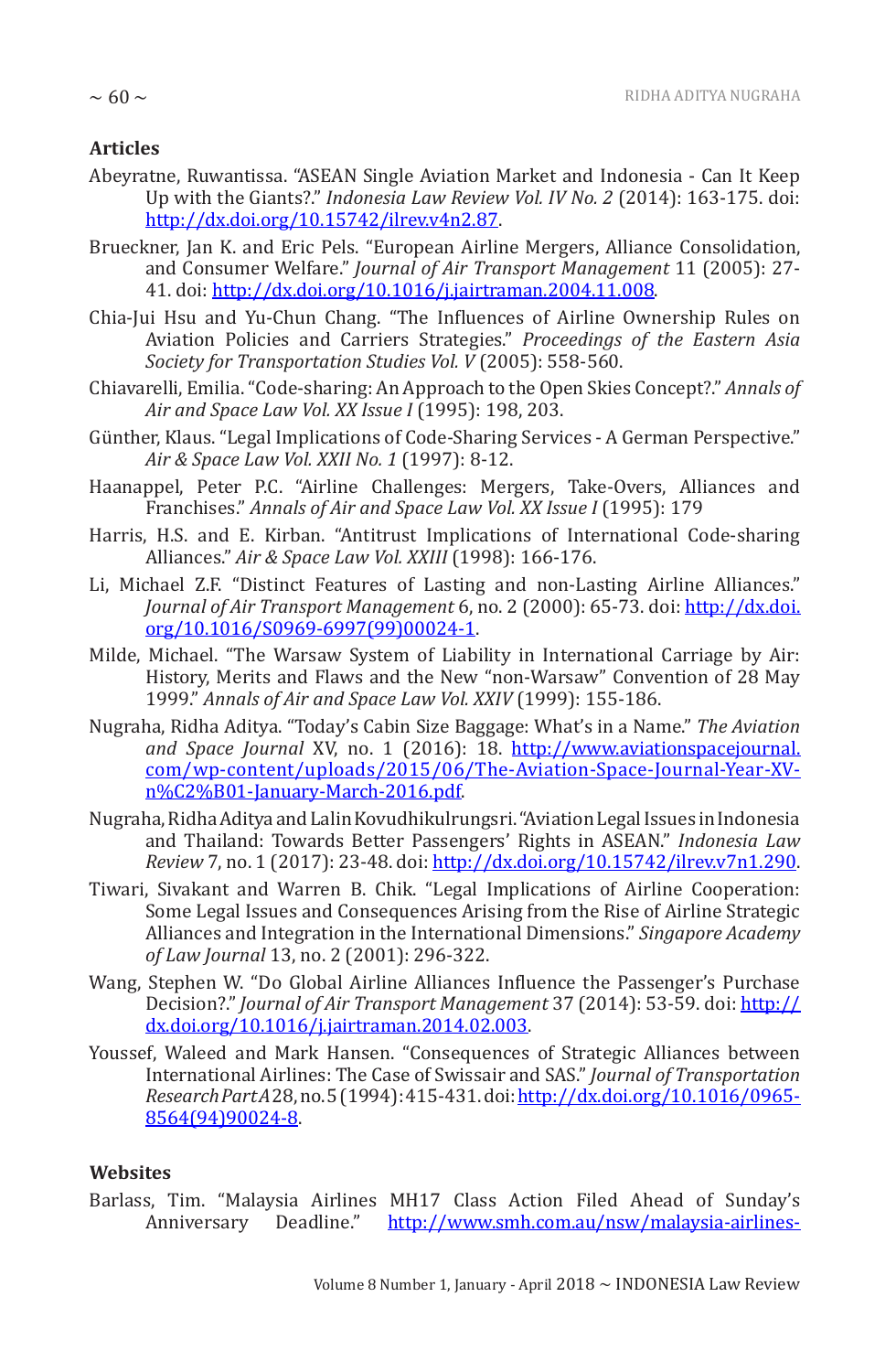mh17-class-action-filed-ahead-of-sundays-anniversary-deadline-20160712 gq466v.html. Accessed 19 January 2018.

- Bhaskara, Vinay. "The Global Airline Alliances Are Outdated." https://airwaysmag. com/industry/global-airline-alliances-outdated/. Accessed 18 January 2018.
- Carty, Sarah. "Australian Family of MH17 Victim Says Malaysia Airlines is Demanding Tax Returns, Payslips, and Other Documents before It Will Pay Compensation." http://www.dailymail.co.uk/news/article-3005907/Australian-family-MH17-victim-says-Malaysia-Airlines-demanding-tax-returns-payslipsdocuments-pay-compensation.html. Accessed 18 January 2018.
- Hodgkinson, David. "The Loss of Flight MH17: How Much Compensation and Who http://theconversation.com/the-loss-of-flight-mh17-how-muchcompensation-and-who-pays-29818. Accessed 19 January 2018.
- KLM. "Statement about Malaysia Airlines MH17." http://news.klm.com/incidentwith-malaysia-airlines-flight-mh017-e. Accesed 18 January 2018.
- Middleton, Rachel. "MH17: Malaysia Airlines' Compensation Offers to Victims' Families 'Almost Offensive' Says Lawyer." http://www.ibtimes.co.uk/mh17malaysia-airlines-compensation-offers-victims-families-almost-offensivesays-lawyer-1555696. Accessed 19 January 2018.
- U.S. Department of Transportation. "Code Sharing." https://www.transportation.gov/ policy/aviation-policy/licensing/code-sharing. Accessed on 16 January 2018.
- Wallace, Gregory, Michael Tarson and Charles Riley. "Malaysia Airlines' \$5,000 Payment is Just the Beginning." http://money.cnn.com/2014/03/25/news/ malaysia-airlines-compensation/index.html. Accessed 18 January 2018.
- "Code-Sharing Agreements in Scheduled Passenger Air Transport." http://www.bwb. gv.at/SiteCollectionDocuments/ECA%20Code%20sharing%20agreement\_ final.pdf. Accessed 18 January 2018.
- "Current Status on Malaysia Airlines' Flight Routes to Europe." http://www. malaysiaairlines.com/content/dam/malaysia-airlines/mas/master/english/ images/DarkSite/mh17\_euflightstatus.png. Accessed 19 January 2018.
- "Five Australian Families of MH17 Victims File ECHR Lawsuit Against Russia." http:// sputniknews.com/asia/20160521/1040023109/australia-lawsuit-russiamh17.html. Accessed 19 January 2018.
- "Malaysia Airlines MH17 Class Action." https://www.shine.com.au/service/classactions/malaysia-airlines-mh17-class-action/. Accessed 19 January 2018.
- "Malaysia Airlines Strikes Compensation Deal with Families after Flight MH17 Shot Down." http://www.express.co.uk/news/world/690460/Malaysia-Airlinesstrikes-compensation-deal-with-families-after-flight-MH17-shot-down. Accessed 19 January 2018.
- "MH17: MAS Ready to Provide Financial Assistance to Families or Passengers." http:// www.thesundaily.my/news/1119894. Accessed 19 January 2018.
- "MH17 Aussie Passenger's Son Sues MAS, Claims Compensation Didn't Follow Convention." http://www.themalaymailonline.com/malaysia/article/mh17 aussie-passengers-son-sues-mas-claims-compensation-didnt-follow-conven. Accessed 19 January 2018.
- "MH17 Families Rearing to Take Legal Action to Get Compensation on Second Anniversary." http://indianexpress.com/article/world/world-news/mh17-